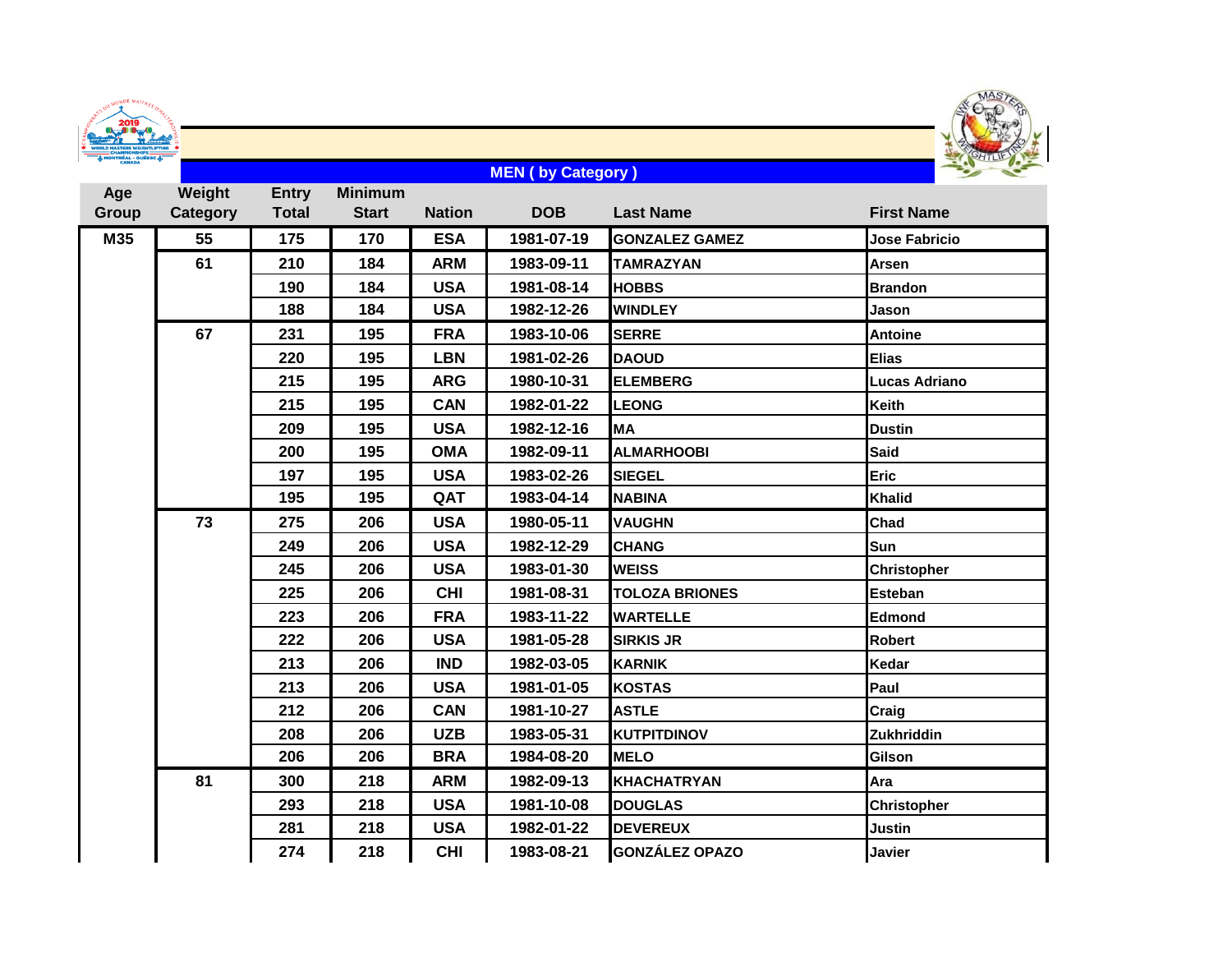|     | 270 | 218 | <b>CAN</b> | 1984-06-14 | <b>LONGO</b>              | <b>Frank</b>           |
|-----|-----|-----|------------|------------|---------------------------|------------------------|
|     | 269 | 218 | <b>USA</b> | 1981-10-09 | <b>STEINBACHER</b>        | Geoffrey               |
|     | 260 | 218 | <b>HUN</b> | 1984-06-24 | <b>BARANYAI</b>           | János                  |
|     | 253 | 218 | <b>CAN</b> | 1981-05-12 | <b>PILON</b>              | <b>Albert</b>          |
|     | 248 | 218 | <b>USA</b> | 1983-08-28 | <b>STANKOVICH</b>         | <b>Marko</b>           |
|     | 241 | 218 | <b>ESA</b> | 1982-07-20 | <b>MARTINEZ CASTANEDA</b> | <b>Marvin Antonio</b>  |
| 89  | 298 | 228 | <b>USA</b> | 1982-04-11 | <b>FLEMING</b>            | Wilson                 |
|     | 278 | 228 | <b>USA</b> | 1984-09-02 | <b>SCOTT</b>              | <b>Matt</b>            |
|     | 262 | 228 | <b>CAN</b> | 1983-01-20 | <b>SPURR</b>              | <b>David</b>           |
|     | 258 | 228 | <b>USA</b> | 1983-11-21 | <b>MINGS</b>              | Gregory                |
|     | 249 | 228 | <b>CAN</b> | 1983-02-10 | <b>ENFIELD</b>            | Tim                    |
|     | 247 | 228 | <b>USA</b> | 1982-11-21 | <b>TAPPLY</b>             | <b>Matthew</b>         |
|     | 241 | 228 | <b>IRL</b> | 1984-09-04 | <b>SWAN</b>               | James                  |
|     | 240 | 228 | <b>FRA</b> | 1981-05-10 | <b>HUET</b>               | Florian                |
|     | 240 | 228 | <b>UZB</b> | 1983-07-14 | <b>ABDURASHID</b>         | <b>Mukhammadaminov</b> |
|     | 239 | 228 | <b>USA</b> | 1980-12-30 | <b>LINDEMAN</b>           | <b>Jeffrey</b>         |
| 96  | 303 | 235 | <b>FRA</b> | 1980-07-12 | <b>FONTENELLE</b>         | Vincent                |
|     | 270 | 235 | <b>SWE</b> | 1984-06-17 | <b>OLOFSSON</b>           | Rasmus                 |
|     | 257 | 235 | <b>USA</b> | 1983-02-25 | <b>KOENS</b>              | Anthony                |
|     | 253 | 235 | <b>CAN</b> | 1982-03-17 | <b>MARANDO</b>            | <b>Timothy</b>         |
|     | 251 | 235 | <b>CAN</b> | 1981-01-12 | <b>JOHNSON</b>            | <b>James</b>           |
|     | 250 | 235 | <b>CAN</b> | 1984-05-19 | WHITTAL                   | D Adam                 |
|     | 250 | 235 | <b>IND</b> | 1980-04-28 | <b>KUMAR</b>              | <b>Santokh</b>         |
|     | 248 | 235 | <b>USA</b> | 1983-12-01 | <b>CHU</b>                | <b>Neville</b>         |
|     | 246 | 235 | <b>USA</b> | 1984-04-18 | <b>MCGILL</b>             | <b>Eric</b>            |
|     | 245 | 235 | <b>USA</b> | 1980-09-16 | <b>ROMANO</b>             | <b>Christopher</b>     |
| 102 | 293 | 240 | <b>USA</b> | 1982-09-09 | <b>OVERKAMP</b>           | Benjamin               |
|     | 285 | 240 | <b>USA</b> | 1982-07-15 | <b>POWERS</b>             | <b>Matthew</b>         |
|     | 282 | 240 | <b>USA</b> | 1980-10-21 | <b>COON</b>               | <b>Jared</b>           |
|     | 275 | 240 | <b>CAN</b> | 1981-05-25 | <b>SPENCER</b>            | Justin                 |
|     | 264 | 240 | <b>USA</b> | 1982-08-19 | <b>MUNOZ</b>              | Jorge                  |
|     | 260 | 240 | <b>USA</b> | 1984-03-29 | <b>GRAGE</b>              | Ryan                   |
|     | 256 | 240 | <b>PUR</b> | 1983-08-01 | <b>RODRÍGUEZ CHARLES</b>  | Luis R                 |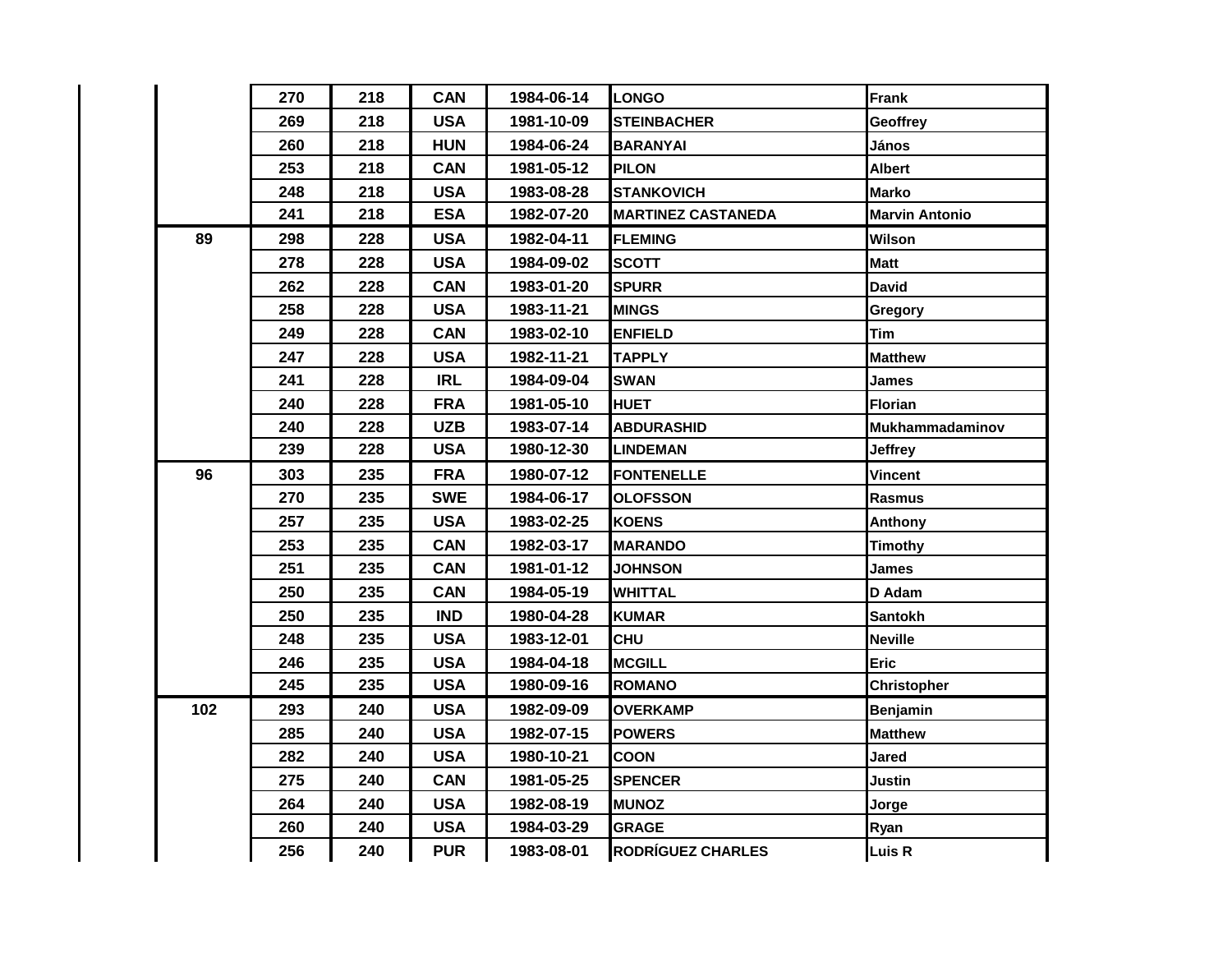|                  |        | 246 | 240 | <b>GBR</b> | 1983-12-27 | <b>CHEA</b>        | Heangkoing                     |
|------------------|--------|-----|-----|------------|------------|--------------------|--------------------------------|
|                  |        | 242 | 240 | <b>IRL</b> | 1983-04-12 | <b>HYLAND</b>      | <b>Stephen</b>                 |
|                  |        | 242 | 240 | <b>USA</b> | 1984-03-28 | <b>CHARPENTIER</b> | <b>Nathan</b>                  |
|                  | 109    | 305 | 246 | <b>USA</b> | 1983-10-04 | <b>ETHIER</b>      | <b>David</b>                   |
|                  |        | 296 | 246 | <b>USA</b> | 1983-02-26 | <b>SWANK</b>       | <b>Daniel</b>                  |
|                  |        | 280 | 246 | <b>USA</b> | 1982-08-30 | <b>SOUCIE</b>      | James                          |
|                  |        | 270 | 246 | <b>LBN</b> | 1984-01-11 | <b>EL JLAILATI</b> | Adnan                          |
|                  |        | 253 | 246 | <b>GBR</b> | 1982-08-16 | <b>JONES</b>       | Christopher                    |
|                  |        | 250 | 246 | <b>IND</b> | 1980-06-28 | <b>SINGH</b>       | <b>Gurpreet</b>                |
|                  | $109+$ | 310 | 250 | <b>CAN</b> | 1984-10-28 | <b>AUCLAIR</b>     | <b>Gabriel</b>                 |
|                  |        | 287 | 250 | <b>USA</b> | 1984-03-21 | <b>RITENOUR</b>    | Kenneth                        |
|                  |        | 276 | 250 | <b>USA</b> | 1984-03-30 | <b>HAMILTON</b>    | Adam                           |
|                  |        | 276 | 250 | <b>USA</b> | 1982-06-03 | <b>JACKSON</b>     | <b>Donald</b>                  |
|                  |        | 275 | 250 | PHI        | 1984-09-13 | <b>AGOSTO</b>      | <b>Richard Pep</b>             |
|                  |        | 265 | 250 | <b>USA</b> | 1982-12-20 | <b>RIVERA</b>      | Sigfredo                       |
|                  |        | 256 | 250 | <b>USA</b> | 1981-06-02 | <b>DAVIS</b>       | <b>Brandon</b>                 |
| $M35$ Total = 76 |        |     |     |            |            |                    |                                |
| M40              | 55     | 163 | 161 | <b>TUN</b> | 1977-03-11 | <b>ZOUARI</b>      | <b>Mohamed Zine El Abidine</b> |
|                  | 61     | 216 | 173 | <b>USA</b> | 1976-12-15 | DINH               | <b>Nghiep</b>                  |
|                  |        | 200 | 173 | <b>TUN</b> | 1976-04-23 | <b>JARRAY</b>      | Atef                           |
|                  |        | 190 | 173 | <b>CAN</b> | 1979-06-18 | <b>FLORENTO</b>    | John                           |
|                  |        | 180 | 173 | <b>USA</b> | 1977-09-10 | <b>MIRANDA</b>     | Robert                         |
|                  | 67     | 205 | 184 | <b>RUS</b> | 1977-10-07 | <b>SUKHAREV</b>    | <b>Dmitrii</b>                 |
|                  |        | 200 | 184 | <b>LBN</b> | 1975-06-20 | <b>MISTO</b>       | Oussama                        |
|                  |        | 194 | 184 | <b>USA</b> | 1978-10-22 | <b>LAU</b>         | <b>Tony</b>                    |
|                  |        | 191 | 184 | <b>RSA</b> | 1978-09-20 | <b>ERASMUS</b>     | Ryan                           |
|                  | 73     | 255 | 194 | <b>NOR</b> | 1978-06-15 | <b>MATNISDAL</b>   | Ronny                          |
|                  |        | 222 | 194 | <b>USA</b> | 1976-01-01 | <b>HURNDON</b>     | <b>Nicholas</b>                |
|                  |        | 220 | 194 | <b>USA</b> | 1977-09-23 | <b>TSAI</b>        | <b>Spencer</b>                 |
|                  |        | 204 | 194 | <b>USA</b> | 1976-03-13 | <b>BINDER</b>      | <b>Mark</b>                    |
|                  |        | 203 | 194 | <b>USA</b> | 1977-01-16 | <b>MARTINEZ</b>    | <b>Vincent</b>                 |
|                  |        | 194 | 194 | <b>ESP</b> | 1977-07-28 | <b>MENDIZABAL</b>  | Jaizki                         |
|                  | 81     | 246 | 205 | <b>CAN</b> | 1978-05-18 | <b>CAIN</b>        | Jason                          |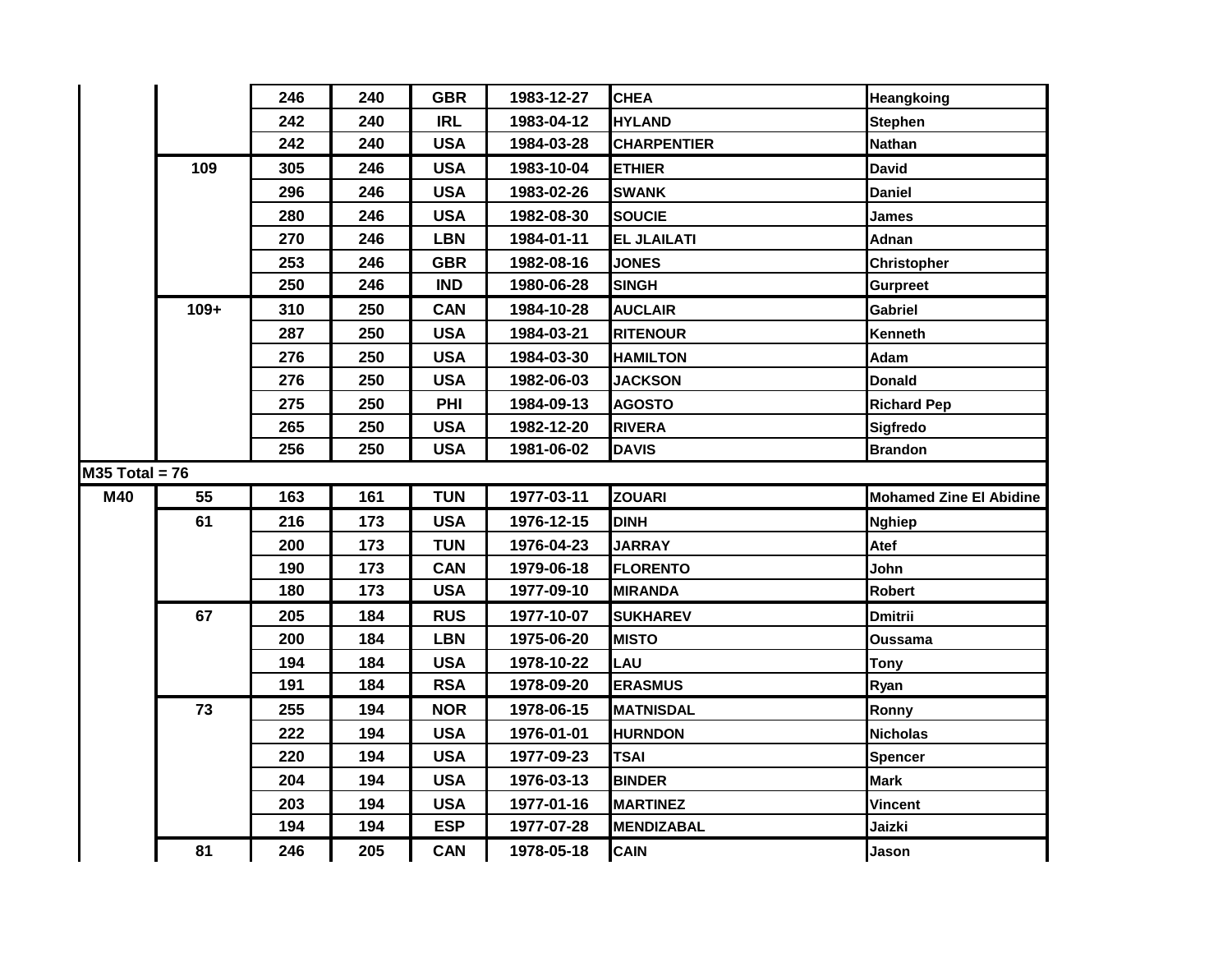|  |     | 245 | 205 | <b>IRI</b> | 1978-05-11 | <b>MOHAMMADALIPOUR</b> | Yaghoub               |
|--|-----|-----|-----|------------|------------|------------------------|-----------------------|
|  |     | 240 | 205 | <b>POL</b> | 1979-03-24 | <b>PATEREK</b>         | Przemyslaw            |
|  |     | 236 | 205 | <b>USA</b> | 1979-12-03 | <b>BOVA</b>            | John                  |
|  |     | 235 | 205 | <b>CAN</b> | 1979-10-09 | <b>LAUGHREN</b>        | <b>Curtis</b>         |
|  |     | 225 | 205 | <b>CAN</b> | 1976-09-16 | LO                     | Yan Chak Kenneth      |
|  |     | 222 | 205 | <b>USA</b> | 1975-10-19 | <b>ROMERO</b>          | <b>Michael</b>        |
|  |     | 220 | 205 | <b>LBN</b> | 1975-08-08 | <b>TARHA</b>           | <b>Maarouf</b>        |
|  |     | 213 | 205 | <b>CAN</b> | 1976-07-08 | <b>OGLETREE</b>        | Glenn                 |
|  |     | 210 | 205 | <b>CAN</b> | 1975-09-17 | <b>CHALONER</b>        | <b>Michael</b>        |
|  | 89  | 277 | 215 | <b>CAN</b> | 1976-10-09 | HUTCHINSON             | Glen                  |
|  |     | 257 | 215 | <b>USA</b> | 1976-10-01 | <b>BLANKENSHIP</b>     | <b>Matthew</b>        |
|  |     | 256 | 215 | <b>CAN</b> | 1978-07-09 | <b>ROBINSON</b>        | lan                   |
|  |     | 250 | 215 | <b>USA</b> | 1979-03-13 | <b>SMITH</b>           | <b>Donald</b>         |
|  |     | 242 | 215 | <b>USA</b> | 1976-03-01 | <b>GIBBS</b>           | Thomas                |
|  |     | 237 | 215 | <b>CAN</b> | 1978-10-25 | <b>CABELL</b>          | Zeke                  |
|  |     | 230 | 215 | <b>AUS</b> | 1979-01-18 | <b>MUIR</b>            | <b>Mark</b>           |
|  |     | 230 | 215 | <b>IND</b> | 1979-06-14 | <b>RANA</b>            | <b>Khemjeet Singh</b> |
|  |     | 225 | 215 | <b>CAN</b> | 1976-11-17 | <b>NOBLE</b>           | <b>Tim</b>            |
|  |     | 220 | 215 | <b>CAN</b> | 1976-03-30 | <b>JACKSON</b>         | <b>Michael</b>        |
|  | 96  | 269 | 222 | <b>USA</b> | 1978-08-23 | <b>SNEED</b>           | Jason                 |
|  |     | 265 | 222 | <b>RUS</b> | 1975-07-29 | <b>IVANOV</b>          | <b>Dmitrii</b>        |
|  |     | 260 | 222 | <b>GBR</b> | 1979-03-11 | <b>STEPHENSON</b>      | Jason                 |
|  |     | 260 | 222 | <b>USA</b> | 1976-09-07 | <b>SHEPPARD</b>        | <b>Chris</b>          |
|  |     | 255 | 222 | <b>ALB</b> | 1977-09-18 | <b>LEKA</b>            | <b>Kreshnik</b>       |
|  |     | 255 | 222 | <b>CAN</b> | 1975-11-25 | <b>AMEDE</b>           | <b>Sacha</b>          |
|  |     | 255 | 222 | <b>USA</b> | 1977-05-02 | <b>ACOSTA</b>          | Leonardo              |
|  |     | 252 | 222 | <b>SUI</b> | 1977-12-09 | <b>STIRNEMANN</b>      | Lukas                 |
|  |     | 250 | 222 | <b>USA</b> | 1976-01-21 | <b>WRIGHT</b>          | <b>Kevin</b>          |
|  |     | 240 | 222 | IRI        | 1976-07-04 | GHAHRAMANI             | Ali                   |
|  |     | 232 | 222 | <b>PAN</b> | 1975-11-06 | <b>CEREZO</b>          | Hiram                 |
|  | 102 | 288 | 227 | <b>USA</b> | 1979-01-12 | <b>PALMER</b>          | Ahje                  |
|  |     | 275 | 227 | <b>NOR</b> | 1976-03-30 | <b>AADLAND</b>         | <b>Børge</b>          |
|  |     | 268 | 227 | <b>CAN</b> | 1975-09-02 | <b>BISHOP</b>          | <b>Steven</b>         |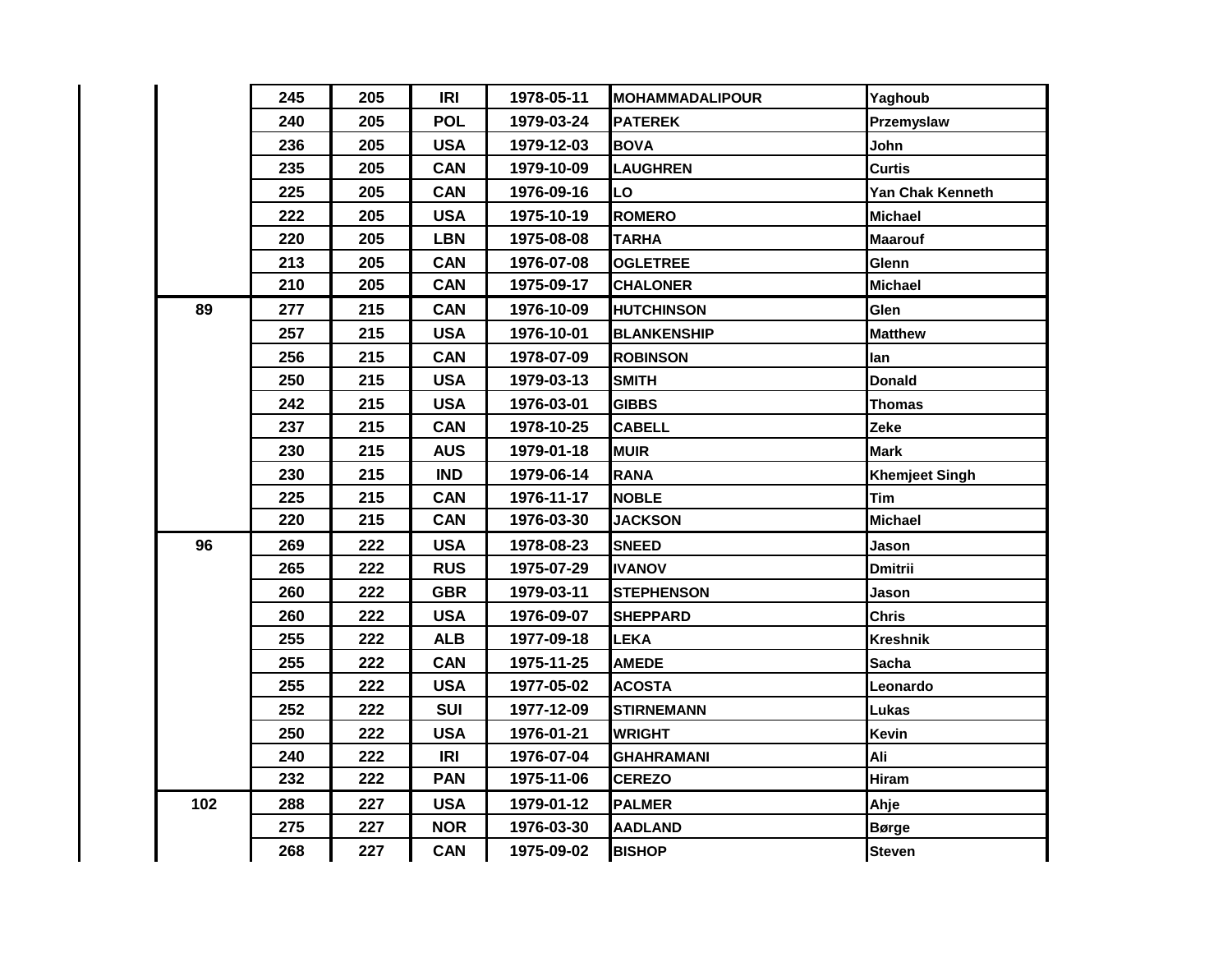|                  |        | 251 | 227 | <b>USA</b> | 1975-02-14 | <b>ACOSTA</b>          | Javier               |
|------------------|--------|-----|-----|------------|------------|------------------------|----------------------|
|                  |        | 247 | 227 | <b>CAN</b> | 1976-04-15 | <b>SANDHU</b>          | Mohan                |
|                  |        | 244 | 227 | <b>USA</b> | 1977-11-15 | <b>BIELLI</b>          | Damien               |
|                  |        | 230 | 227 | <b>IND</b> | 1978-01-02 | <b>BATRA</b>           | Rajesh               |
|                  |        | 227 | 227 | <b>CAN</b> | 1978-03-25 | <b>MILLER</b>          | <b>Mike</b>          |
|                  |        | 227 | 227 | <b>IND</b> | 1978-10-18 | <b>SINGH</b>           | Karminder            |
|                  | 109    | 274 | 232 | <b>FRA</b> | 1978-07-10 | <b>BOYER</b>           | <b>Nicolas</b>       |
|                  |        | 260 | 232 | <b>LBN</b> | 1979-04-11 | <b>HOUMANI</b>         | Ayman                |
|                  |        | 258 | 232 | <b>USA</b> | 1977-04-29 | <b>HACKL</b>           | Jacob                |
|                  | $109+$ | 327 | 236 | <b>USA</b> | 1979-11-01 | <b>STARKS</b>          | Jason                |
|                  |        | 304 | 236 | <b>USA</b> | 1978-04-25 | <b>SEVCIK</b>          | <b>Robert Shane</b>  |
|                  |        | 282 | 236 | <b>CAN</b> | 1977-12-11 | <b>SANDOR</b>          | <b>Akos</b>          |
|                  |        | 267 | 236 | <b>USA</b> | 1978-06-06 | <b>MCCHALICHER</b>     | Gary                 |
|                  |        | 266 | 236 | <b>CAN</b> | 1975-04-19 | <b>GILBERT</b>         | Craig                |
|                  |        | 260 | 236 | <b>EST</b> | 1977-06-08 | <b>KUNINGAS</b>        | Erik                 |
|                  |        | 257 | 236 | <b>GER</b> | 1976-03-23 | <b>WINKLER</b>         | <b>Nikolai</b>       |
| $M40$ Total = 65 |        |     |     |            |            |                        |                      |
| M45              | 61     | 174 | 149 | <b>GBR</b> | 1970-09-23 | <b>BECK</b>            | <b>Mark</b>          |
|                  |        | 166 | 149 | <b>CAN</b> | 1972-06-17 | <b>PETIT</b>           | <b>David</b>         |
|                  | 67     | 210 | 171 | <b>TUR</b> | 1971-04-06 | <b>DEMIRTAS</b>        | <b>Murat</b>         |
|                  |        | 191 | 171 | <b>USA</b> | 1970-11-06 | <b>BRAMWELL</b>        | Eric                 |
|                  |        | 175 | 171 | <b>CHI</b> | 1970-04-27 | <b>HENRIQUEZ ARAYA</b> | <b>Manuel Goliat</b> |
|                  | 73     | 215 | 180 | <b>LBN</b> | 1973-09-17 | <b>ALAYWAN</b>         | Khodor               |
|                  |        | 211 | 180 | <b>USA</b> | 1974-09-25 | <b>MASSIE</b>          | <b>Mark</b>          |
|                  |        | 197 | 180 | <b>JPN</b> | 1974-11-06 | <b>KUBOTA</b>          | Hidetoshi            |
|                  |        | 195 | 180 | <b>USA</b> | 1971-12-01 | <b>JORDAN</b>          | <b>Clinton</b>       |
|                  |        | 192 | 180 | <b>CAN</b> | 1974-03-04 | <b>ROHNE</b>           | Peter                |
|                  |        | 188 | 180 | <b>USA</b> | 1974-03-31 | <b>DAMASCO</b>         | <b>Nestor</b>        |
|                  |        | 185 | 180 | <b>CAN</b> | 1970-02-13 | <b>ROBINSON</b>        | Larry                |
|                  |        | 180 | 180 | <b>USA</b> | 1974-06-24 | <b>NGUYEN</b>          | Jimmy                |
|                  | 81     | 250 | 190 | <b>LBN</b> | 1970-09-01 | <b>EL JLAILATI</b>     | <b>Mostapha</b>      |
|                  |        | 238 | 190 | <b>CAN</b> | 1971-10-14 | <b>STOIANOV</b>        | Rumen                |
|                  |        | 237 | 190 | <b>CAN</b> | 1971-06-09 | <b>CAOUETTE</b>        | <b>Claude</b>        |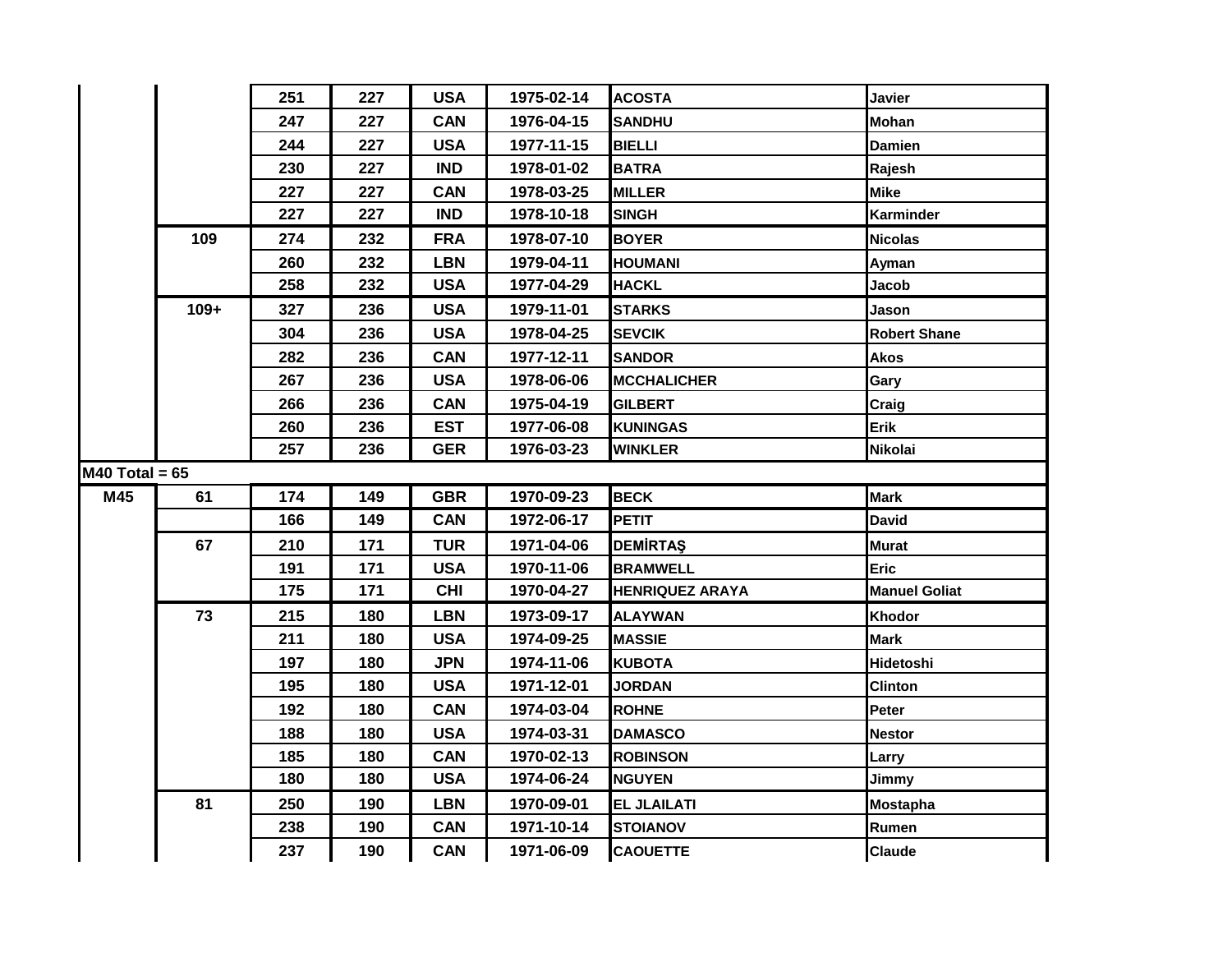|     | 220 | 190 | <b>USA</b> | 1972-12-05 | <b>MCDOUGALL</b>      | <b>Eugene</b>      |
|-----|-----|-----|------------|------------|-----------------------|--------------------|
|     | 219 | 190 | <b>USA</b> | 1972-12-17 | <b>AFTOSMIS</b>       | <b>James</b>       |
|     | 216 | 190 | <b>USA</b> | 1971-09-22 | <b>ETIENNE</b>        | <b>Darnley</b>     |
|     | 214 | 190 | <b>USA</b> | 1974-10-19 | <b>AGUILAR</b>        | <b>Billy J</b>     |
|     | 213 | 190 | <b>USA</b> | 1972-05-13 | <b>OSTRANDER</b>      | Kevin              |
| 89  | 255 | 199 | <b>ECU</b> | 1973-01-10 | <b>LLERENA TORRES</b> | Walter             |
|     | 240 | 199 | <b>CAN</b> | 1973-05-20 | <b>SENIUK</b>         | <b>Thomas</b>      |
|     | 240 | 199 | <b>PAN</b> | 1973-04-01 | <b>DEL CASTILLO</b>   | Leonel             |
|     | 236 | 199 | <b>CAN</b> | 1973-10-23 | <b>GAULT</b>          | <b>Thorin</b>      |
|     | 234 | 199 | <b>URU</b> | 1970-04-09 | <b>ASUAGA</b>         | Pablo              |
|     | 222 | 199 | <b>GER</b> | 1970-01-12 | <b>NEITZEL</b>        | Yves               |
|     | 214 | 199 | <b>CAN</b> | 1970-11-06 | <b>WALKER</b>         | <b>Troy</b>        |
|     | 211 | 199 | <b>FRA</b> | 1973-04-02 | <b>REMOND</b>         | <b>David</b>       |
|     | 205 | 199 | <b>UZB</b> | 1971-04-22 | ABDUKHAMITOV          | Nematjon           |
|     | 204 | 199 | <b>USA</b> | 1973-08-07 | <b>MCKEE</b>          | Anthony            |
|     | 201 | 199 | <b>CAN</b> | 1974-08-09 | <b>LIEBERMAN</b>      | <b>Michael</b>     |
| 96  | 250 | 205 | <b>CAN</b> | 1974-07-29 | <b>ADAMS</b>          | <b>David</b>       |
|     | 250 | 205 | <b>IRI</b> | 1970-09-21 | <b>SAMIEEMATIN</b>    | Javad              |
|     | 242 | 205 | <b>EST</b> | 1974-06-24 | <b>HIIEMÄE</b>        | Jaanus             |
|     | 235 | 205 | <b>UKR</b> | 1971-12-27 | <b>HLYZHEV</b>        | Oleksandr          |
|     | 235 | 205 | <b>USA</b> | 1972-04-16 | <b>RUTTER</b>         | James              |
|     | 222 | 205 | <b>USA</b> | 1973-06-17 | <b>HUBBARD</b>        | <b>Scottie</b>     |
|     | 220 | 205 | <b>LBN</b> | 1971-12-01 | <b>TARHA</b>          | <b>Mostapha</b>    |
|     | 218 | 205 | <b>USA</b> | 1971-11-11 | <b>KANTERMAN</b>      | <b>Neil</b>        |
|     | 213 | 205 | <b>CAN</b> | 1974-03-26 | <b>WEBBER</b>         | <b>Duane</b>       |
|     | 205 | 205 | <b>IRI</b> | 1970-06-22 | <b>SOLTANTOYEH</b>    | <b>Masoud</b>      |
| 102 | 272 | 210 | <b>CAN</b> | 1970-01-21 | <b>CHEVRIER</b>       | Éric               |
|     | 251 | 210 | <b>USA</b> | 1974-04-02 | <b>STIEN</b>          | John               |
|     | 222 | 210 | <b>CAN</b> | 1970-03-11 | <b>SANDHU</b>         | <b>Tirath</b>      |
|     | 211 | 210 | <b>FIN</b> | 1972-03-18 | <b>KOLEHMAINEN</b>    | Rami               |
| 109 | 270 | 215 | <b>UKR</b> | 1971-09-19 | <b>HAL</b>            | <b>Mykhailo</b>    |
|     | 245 | 215 | <b>NZL</b> | 1973-04-30 | <b>NGALU</b>          | <b>Tevita</b>      |
|     | 220 | 215 | <b>LBN</b> | 1972-04-15 | <b>EL JLAILATI</b>    | <b>Abdul Fatah</b> |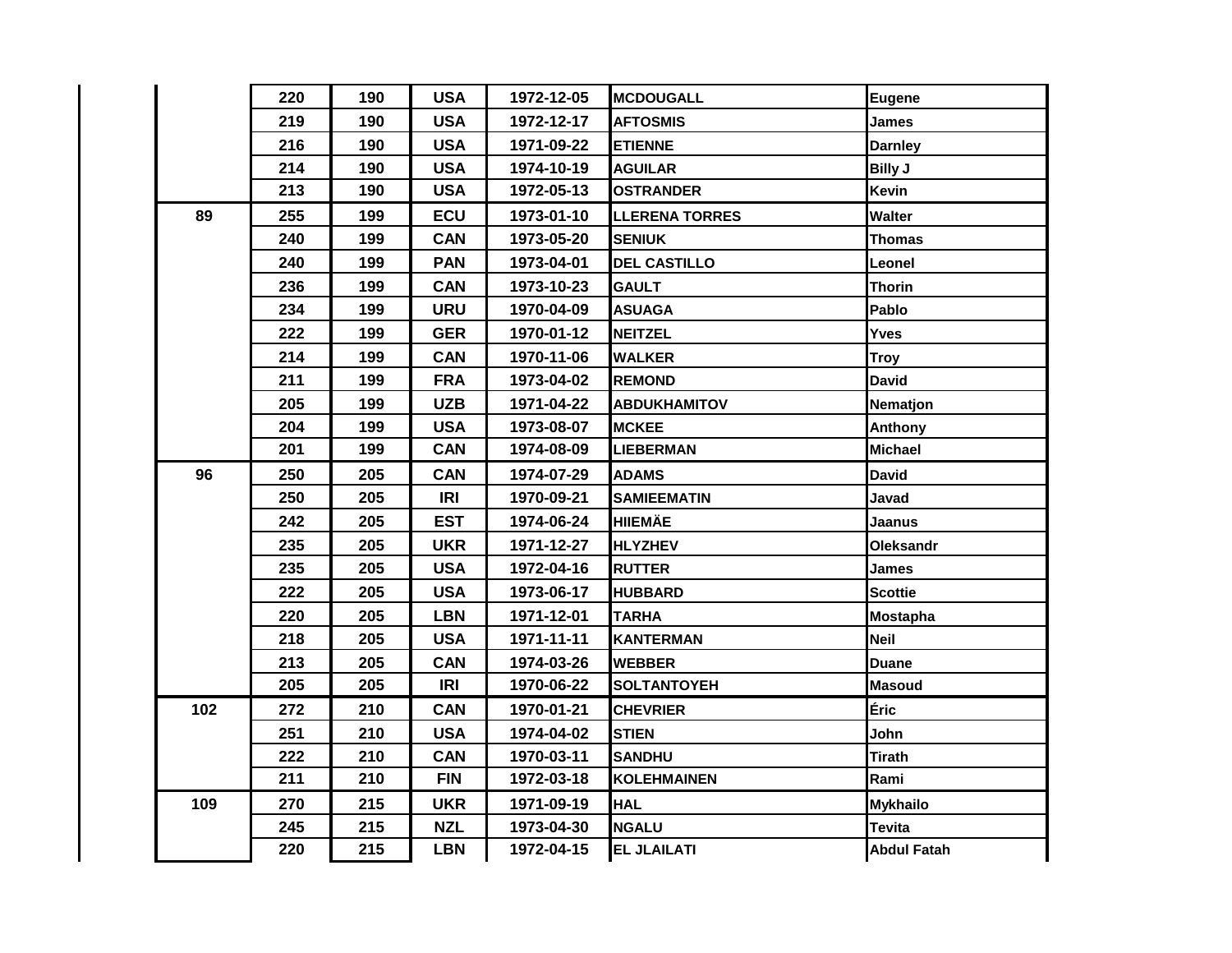|                  | $109+$ | 320 | 219 | <b>RUS</b> | 1972-09-25 | <b>SUSHCHAK</b>          | Vladimir            |
|------------------|--------|-----|-----|------------|------------|--------------------------|---------------------|
|                  |        | 270 | 219 | <b>UKR</b> | 1970-03-04 | <b>TOMCHENKO</b>         | <b>Ihor</b>         |
|                  |        | 253 | 219 | <b>USA</b> | 1972-03-13 | <b>SHELANGOSKI</b>       | Eric                |
|                  |        | 220 | 219 | <b>IND</b> | 1974-02-28 | <b>SINGH</b>             | Gurjit              |
| $M45$ Total = 53 |        |     |     |            |            |                          |                     |
| <b>M50</b>       | 61     | 180 | 148 | <b>LBN</b> | 1969-07-08 | <b>EL BOUNI</b>          | Wajih               |
|                  |        | 155 | 148 | <b>JPN</b> | 1966-11-11 | <b>HORII</b>             | <b>Masao</b>        |
|                  |        | 149 | 148 | <b>FRA</b> | 1969-05-23 | <b>VIALLE</b>            | Raphaël             |
|                  | 67     | 177 | 157 | <b>FRA</b> | 1965-03-30 | <b>KENZARI</b>           | Rachid              |
|                  |        | 174 | 157 | <b>SUI</b> | 1967-09-20 | <b>KERN</b>              | <b>Urs</b>          |
|                  |        | 170 | 157 | <b>AUS</b> | 1967-10-24 | <b>SILVA</b>             | <b>Benjamin</b>     |
|                  |        | 161 | 157 | <b>CAN</b> | 1965-05-12 | <b>ROBITAILLE</b>        | <b>Mario</b>        |
|                  |        | 158 | 157 | <b>IND</b> | 1967-12-20 | <b>JAYANT</b>            | Sudhakar            |
|                  | 73     | 218 | 166 | <b>BUL</b> | 1967-01-31 | <b>GENCHEV ANGELOV</b>   | Angel               |
|                  |        | 210 | 166 | <b>UZB</b> | 1966-05-08 | <b><i>NAJMIDINOV</i></b> | Vakhidiin           |
|                  |        | 205 | 166 | <b>RUS</b> | 1969-05-22 | <b>STEPANOV</b>          | <b>Nikolay</b>      |
|                  |        | 196 | 166 | <b>GER</b> | 1967-03-25 | <b>RÜDIGER</b>           | René                |
|                  |        | 191 | 166 | <b>USA</b> | 1965-11-02 | <b>MANZANARES</b>        | Osman               |
|                  |        | 190 | 166 | <b>GER</b> | 1965-03-13 | <b>ROHLAND</b>           | Joachim             |
|                  |        | 186 | 166 | <b>USA</b> | 1965-02-03 | <b>DEROSA</b>            | Joseph              |
|                  |        | 182 | 166 | <b>USA</b> | 1967-11-28 | <b>RODRIGUEZ</b>         | Jose                |
|                  |        | 171 | 166 | <b>CHI</b> | 1965-08-22 | <b>ROJAS CORTES</b>      | <b>William Rene</b> |
|                  |        | 167 | 166 | <b>USA</b> | 1969-10-19 | <b>KHOMENKO</b>          | <b>Aleksey</b>      |
|                  | 81     | 231 | 175 | <b>USA</b> | 1969-06-04 | <b>DANILOV</b>           | Oleg                |
|                  |        | 225 | 175 | <b>RUS</b> | 1966-05-09 | STARIKOV                 | Oleg                |
|                  |        | 220 | 175 | <b>SWE</b> | 1966-09-04 | <b>BARKENTIN</b>         | Johan               |
|                  |        | 203 | 175 | <b>GER</b> | 1965-12-25 | <b>BRANKE</b>            | <b>Michael</b>      |
|                  |        | 200 | 175 | <b>ESP</b> | 1968-10-03 | <b>ARANDA AMEZ</b>       | <b>Carlos</b>       |
|                  |        | 198 | 175 | <b>GER</b> | 1966-11-26 | <b>KLINGSCHAT</b>        | Ralf                |
|                  |        | 188 | 175 | <b>CAN</b> | 1969-03-16 | <b>DESSUREAULT</b>       | <b>David</b>        |
|                  |        | 187 | 175 | <b>CAN</b> | 1968-08-22 | <b>BERNIQUÉ</b>          | <b>Stephane</b>     |
|                  |        | 180 | 175 | <b>CAN</b> | 1965-10-14 | <b>ETHIER</b>            | <b>Yves</b>         |
|                  |        |     |     |            |            |                          |                     |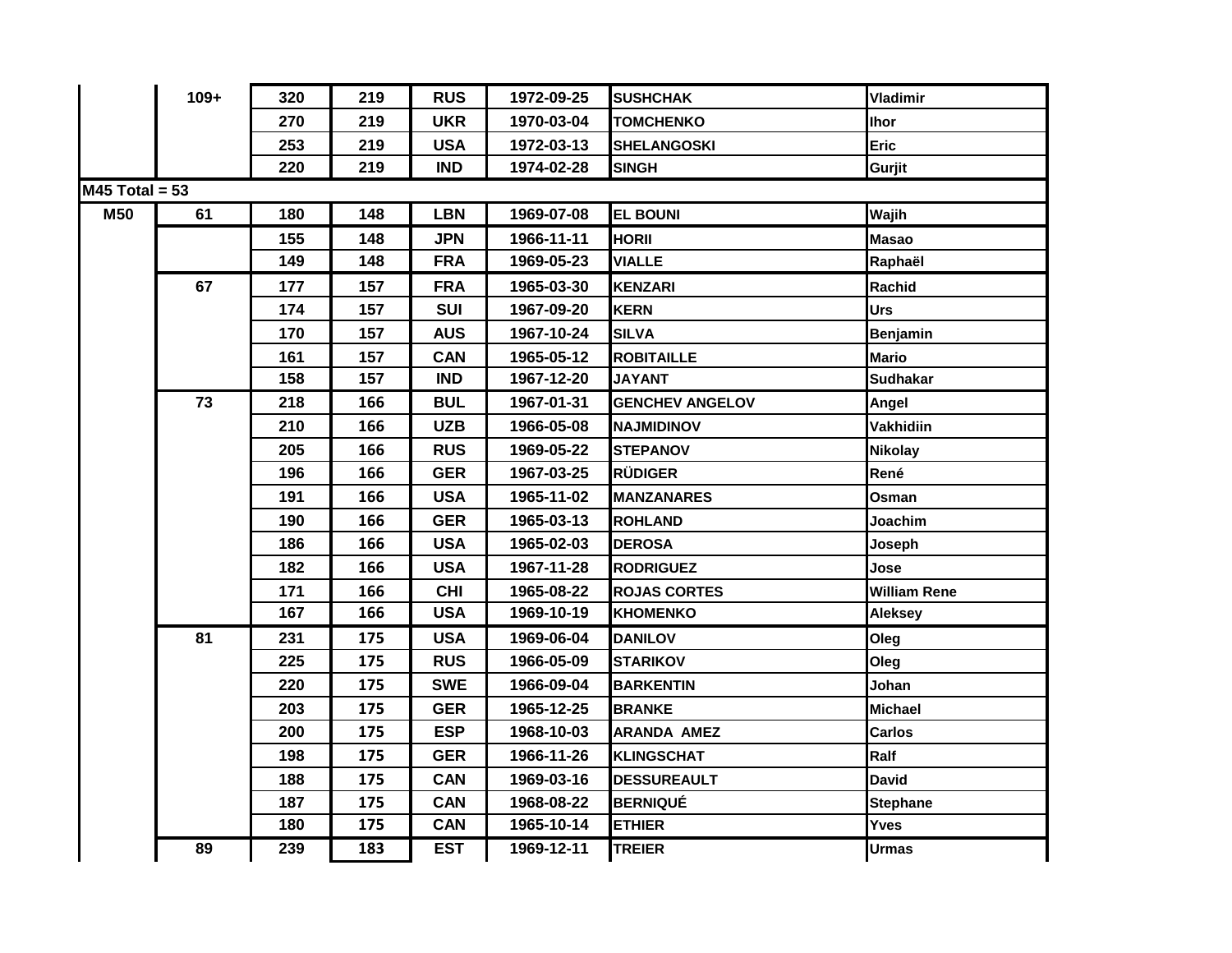|                  |        | 236 | 183 | <b>USA</b> | 1969-02-10 | <b>HUSZKA</b>             | <b>Attila</b>       |
|------------------|--------|-----|-----|------------|------------|---------------------------|---------------------|
|                  |        | 223 | 183 | <b>USA</b> | 1966-04-13 | <b>DRAPINSKI</b>          | <b>Piotr</b>        |
|                  |        | 217 | 183 | <b>PER</b> | 1968-11-01 | <b>AGRAMONTE ALVARADO</b> | <b>Alex Alfredo</b> |
|                  |        | 202 | 183 | <b>USA</b> | 1968-10-29 | <b>KUNITZ</b>             | <b>Daniel</b>       |
|                  |        | 200 | 183 | <b>FRA</b> | 1968-04-02 | <b>HELENA</b>             | <b>Christophe</b>   |
|                  |        | 198 | 183 | <b>IRI</b> | 1968-08-12 | SHEIKHOLESLAMI KANDELOUSI | Alireza             |
|                  |        | 196 | 183 | <b>CAN</b> | 1966-07-13 | <b>CROTTY</b>             | <b>Chris</b>        |
|                  |        | 195 | 183 | <b>AUS</b> | 1967-08-15 | <b>STAVROULAKIS</b>       | Andrew              |
|                  |        | 190 | 183 | <b>CAN</b> | 1967-07-10 | <b>CRANE</b>              | Jamie               |
|                  |        | 188 | 183 | <b>USA</b> | 1965-09-20 | <b>HUSZKA</b>             | <b>Michael</b>      |
|                  | 96     | 264 | 189 | <b>USA</b> | 1968-06-12 | <b>ARROYO</b>             | <b>Robert</b>       |
|                  |        | 225 | 189 | <b>GER</b> | 1969-01-09 | <b>WALKER</b>             | Jürgen              |
|                  |        | 214 | 189 | <b>AUS</b> | 1969-02-22 | <b>TAGUE</b>              | <b>Stephen</b>      |
|                  |        | 210 | 189 | <b>BLR</b> | 1968-03-24 | <b>GRISHCHENKO</b>        | Alexander           |
|                  | 102    | 200 | 193 | <b>CAN</b> | 1968-11-26 | <b>WALT</b>               | <b>Martin</b>       |
|                  | 109    | 260 | 198 | <b>USA</b> | 1966-01-24 | <b>STORCH</b>             | James               |
|                  |        | 238 | 198 | <b>SWE</b> | 1968-11-29 | <b>LÖNNBERG</b>           | Joachim             |
|                  |        | 235 | 198 | <b>CZE</b> | 1968-11-10 | <b>KOLÁŘ</b>              | <b>Daniel</b>       |
|                  | $109+$ | 236 | 201 | <b>USA</b> | 1969-11-16 | <b>JOYCE</b>              | <b>Christopher</b>  |
|                  |        | 232 | 201 | <b>GER</b> | 1966-09-02 | <b>BRAUN</b>              | Jürgen              |
|                  |        | 227 | 201 | <b>USA</b> | 1966-07-26 | <b>DEEMER</b>             | Gregory             |
|                  |        | 213 | 201 | <b>USA</b> | 1967-05-09 | <b>MALONE</b>             | James               |
| $MS0$ Total = 50 |        |     |     |            |            |                           |                     |
| M55              | 55     | 125 | 123 | <b>JPN</b> | 1963-11-14 | <b>KONYA</b>              | <b>Manabu</b>       |
|                  | 61     | 154 | 120 | <b>USA</b> | 1963-08-21 | <b>ONGEYBERG</b>          | <b>Mark</b>         |
|                  | 67     | 180 | 141 | <b>CZE</b> | 1963-04-05 | <b>KOLÁŘ</b>              | Petr                |
|                  |        | 170 | 141 | <b>BLR</b> | 1962-09-23 | <b>SHUMANSKI</b>          | Vasili              |
|                  |        | 162 | 141 | <b>FRA</b> | 1963-12-21 | <b>ROOSEBEKE</b>          | <b>Bernard</b>      |
|                  |        | 160 | 141 | IRI        | 1961-12-30 | <b>JAFARI DAMANI</b>      | Asghar              |
|                  |        | 150 | 141 | <b>CAN</b> | 1964-10-30 | ALLAHYARI                 | <b>Behzad</b>       |
|                  |        | 145 | 141 | <b>GUY</b> | 1962-09-06 | <b>MCKOY</b>              | <b>Colin</b>        |
|                  |        | 145 | 141 | <b>MEX</b> | 1964-06-04 | <b>SANCHEZ</b>            | Jorge               |
|                  | 73     | 200 | 149 | <b>GBR</b> | 1964-08-04 | <b>GALLAGHER</b>          | <b>Peter</b>        |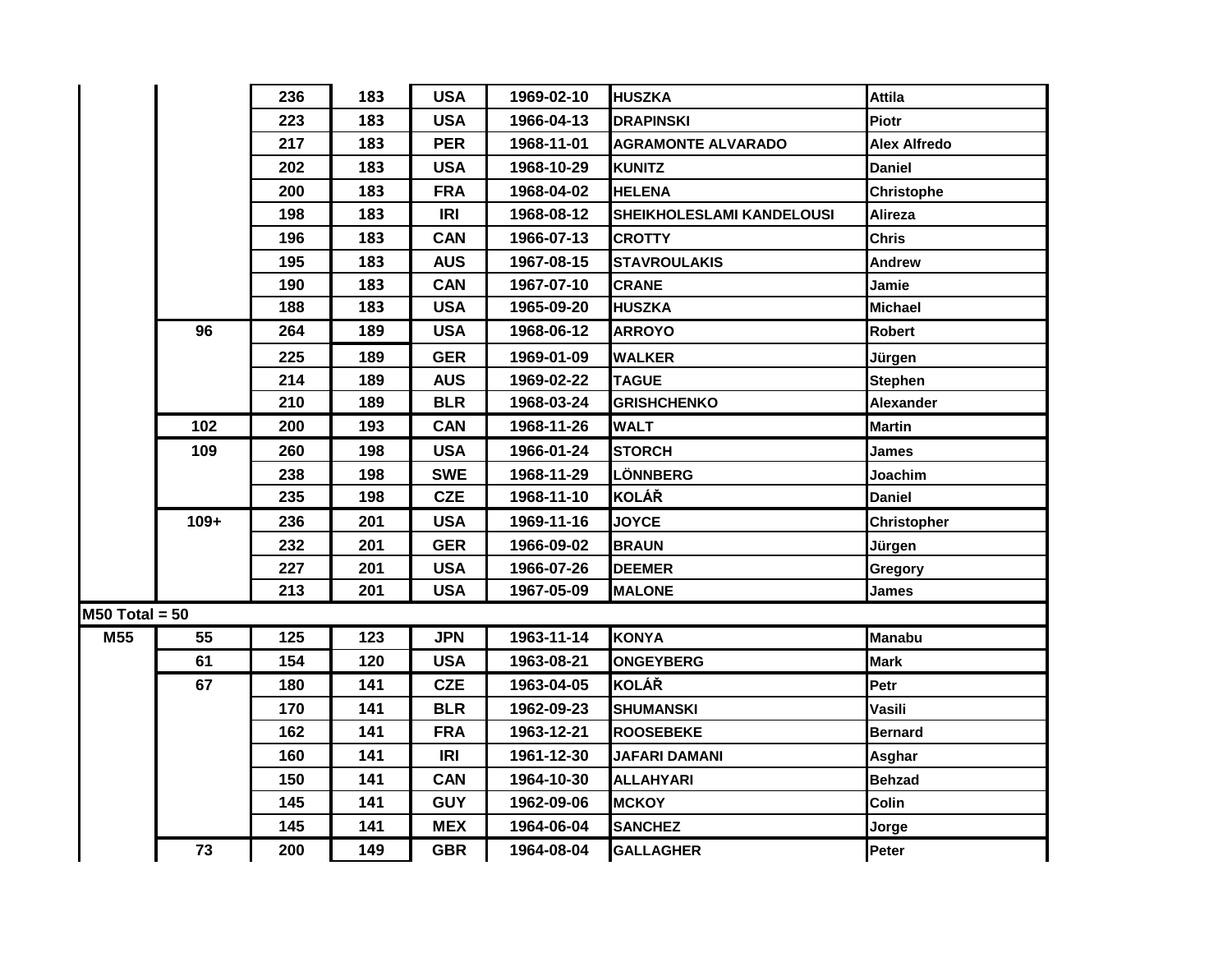|     | 184 | 149 | <b>RUS</b> | 1961-05-27 | <b>SAMOKHVALOV</b>      | <b>Nikolay</b>   |
|-----|-----|-----|------------|------------|-------------------------|------------------|
|     | 170 | 149 | <b>IND</b> | 1960-12-16 | GNALIAN                 | Peter            |
|     | 170 | 149 | IRI        | 1960-11-26 | <b>EBADI</b>            | Aliasghar        |
|     | 161 | 149 | <b>CAN</b> | 1962-02-03 | VACHON                  | Jocelyn          |
|     | 160 | 149 | <b>AUS</b> | 1961-12-11 | <b>THONGVILU</b>        | <b>Bouachanh</b> |
|     | 155 | 149 | <b>USA</b> | 1964-01-16 | <b>SIMON</b>            | <b>Mark</b>      |
| 81  | 209 | 157 | <b>ESP</b> | 1962-11-15 | <b>GARCÍA RODRÍGUEZ</b> | <b>Francisco</b> |
|     | 200 | 157 | <b>USA</b> | 1961-03-23 | ΜA                      | Jianping         |
|     | 196 | 157 | <b>FRA</b> | 1964-07-20 | <b>COLIN</b>            | <b>Bruno</b>     |
|     | 184 | 157 | <b>CAN</b> | 1964-05-10 | <b>BISSONNETTE</b>      | Ray              |
|     | 175 | 157 | <b>CAN</b> | 1961-06-22 | <b>DESSUREAULT</b>      | <b>Patrice</b>   |
|     | 174 | 157 | <b>JPN</b> | 1962-09-02 | <b>MITSUHIRO</b>        | Watanabe         |
|     | 171 | 157 | <b>AUT</b> | 1962-08-09 | <b>MESSNER</b>          | <b>Manfred</b>   |
|     | 171 | 157 | <b>USA</b> | 1960-10-13 | <b>DRAPER</b>           | Lee              |
|     | 165 | 157 | <b>FRA</b> | 1963-02-04 | <b>TLIBI</b>            | <b>Alain</b>     |
|     | 160 | 157 | <b>UZB</b> | 1961-04-10 | <b>RAKHMATOV</b>        | <b>Abdullo</b>   |
| 89  | 220 | 165 | <b>HUN</b> | 1964-06-01 | <b>ROSANICS</b>         | Peter            |
|     | 214 | 165 | <b>CAN</b> | 1961-09-19 | <b>POIRIER</b>          | <b>Gilles</b>    |
|     | 210 | 165 | <b>GER</b> | 1961-09-24 | <b>WORM</b>             | Holger           |
|     | 202 | 165 | <b>FRA</b> | 1960-05-28 | <b>BOUSSARDON</b>       | <b>Thierry</b>   |
|     | 200 | 165 | <b>LBN</b> | 1964-12-10 | <b>MARFOUSSI</b>        | Adnan            |
|     | 198 | 165 | <b>NZL</b> | 1963-03-01 | <b>JAMESON</b>          | Andrew           |
|     | 197 | 165 | <b>CAN</b> | 1960-04-27 | <b>GREAVETTE</b>        | Guy              |
|     | 197 | 165 | <b>GBR</b> | 1961-07-31 | <b>JONES</b>            | <b>Brynley</b>   |
|     | 195 | 165 | <b>CAN</b> | 1960-12-29 | <b>BOUTIN</b>           | <b>Andre</b>     |
|     | 195 | 165 | <b>CAN</b> | 1964-09-02 | <b>GARDEN</b>           | John             |
| 96  | 241 | 170 | <b>SVK</b> | 1960-01-18 | PATASI                  | Oskar            |
|     | 221 | 170 | <b>CAN</b> | 1960-06-29 | <b>NORMAND</b>          | Jocelyn          |
|     | 182 | 170 | <b>USA</b> | 1964-07-04 | <b>BERBERICH</b>        | Tom              |
|     | 170 | 170 | <b>IND</b> | 1963-05-15 | <b>SINGH</b>            | Kamaljit         |
| 102 | 232 | 174 | <b>USA</b> | 1963-02-18 | <b>MAHNKE</b>           | <b>Douglas</b>   |
|     | 220 | 174 | <b>RUS</b> | 1962-02-09 | <b>LEONIDOV</b>         | Aleksandr        |
|     | 200 | 174 | <b>USA</b> | 1962-07-02 | <b>GLAWE</b>            | <b>Tracy</b>     |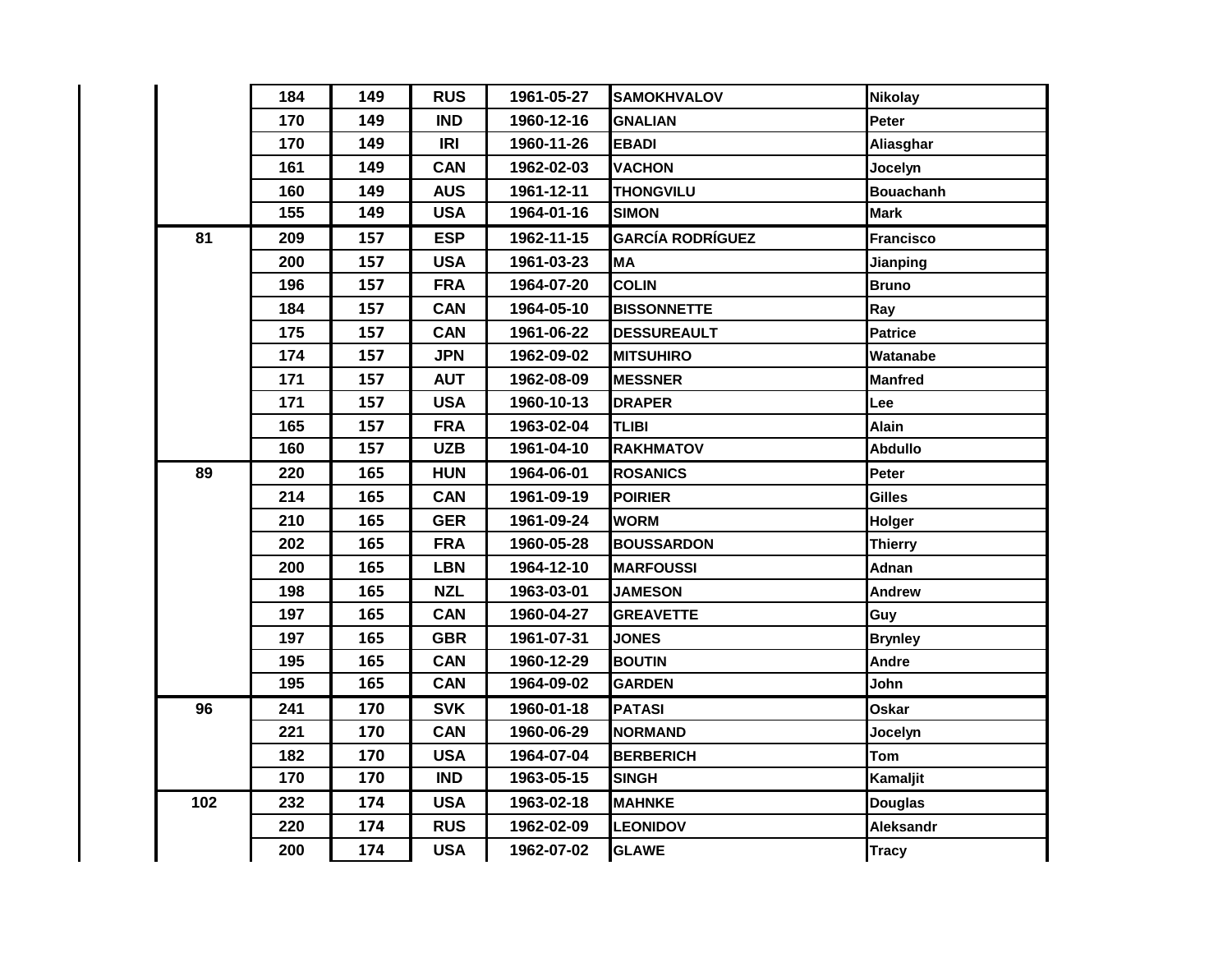|                  |        | 197 | 174 | <b>USA</b> | 1960-02-12 | <b>POWELL</b>               | <b>Stephen</b> |
|------------------|--------|-----|-----|------------|------------|-----------------------------|----------------|
|                  |        | 180 | 174 | <b>TUN</b> | 1962-03-29 | <b>MRABET</b>               | <b>Chedly</b>  |
|                  |        | 178 | 174 | <b>MON</b> | 1962-05-27 | <b>BATTAGLIA</b>            | <b>Eric</b>    |
|                  |        | 175 | 174 | <b>IND</b> | 1963-05-24 | <b>KULKARNI</b>             | Prasanna       |
|                  | 109    | 196 | 178 | <b>AUT</b> | 1964-06-16 | <b>SCHINHAN</b>             | Roman          |
|                  |        | 193 | 178 | <b>SWE</b> | 1964-11-17 | <b>NORBERG</b>              | Henrik         |
|                  |        | 190 | 178 | <b>JPN</b> | 1964-01-20 | <b>SEINO</b>                | Yuji           |
|                  |        | 184 | 178 | <b>CAN</b> | 1964-09-30 | <b>SANDERSON</b>            | <b>Tim</b>     |
|                  | $109+$ | 285 | 181 | <b>USA</b> | 1964-06-12 | <b>BUCINELL</b>             | <b>Rick</b>    |
|                  |        | 260 | 181 | <b>RUS</b> | 1964-04-29 | <b>SMOLONOGIN</b>           | Konstantin     |
|                  |        | 225 | 181 | <b>CAN</b> | 1964-09-17 | <b>SMITH</b>                | <b>Clive</b>   |
|                  |        | 220 | 181 | <b>IRI</b> | 1963-07-23 | <b>NOURI GHASSABTABRIZI</b> | <b>Masoud</b>  |
|                  |        | 190 | 181 | <b>USA</b> | 1962-11-16 | <b>LAMB</b>                 | <b>Brian</b>   |
| $M55$ Total = 56 |        |     |     |            |            |                             |                |
| <b>M60</b>       | 55     | 125 | 111 | <b>FRA</b> | 1958-01-19 | <b>LARGET</b>               | <b>Charles</b> |
|                  |        | 117 | 111 | <b>MGL</b> | 1955-07-10 | <b>SHARAV</b>               | Lkhagva        |
|                  | 61     | 158 | 120 | <b>USA</b> | 1959-08-15 | <b>MIYAMOTO</b>             | <b>Brian</b>   |
|                  |        | 130 | 120 | <b>CAN</b> | 1958-12-02 | <b>GOLDBERG</b>             | Paul           |
|                  | 67     | 158 | 127 | <b>USA</b> | 1959-02-07 | <b>MYERS</b>                | <b>Barry</b>   |
|                  |        | 140 | 127 | <b>CHI</b> | 1958-07-22 | <b>VASQUEZ</b>              | Juan           |
|                  | 73     | 180 | 134 | <b>GBR</b> | 1956-02-19 | <b>SEABER</b>               | <b>Andrew</b>  |
|                  |        | 180 | 134 | <b>USA</b> | 1959-07-12 | <b>PINHEIRO</b>             | Frank          |
|                  |        | 167 | 134 | <b>CAN</b> | 1959-07-12 | <b>PIÉTRACUPA</b>           | <b>Michel</b>  |
|                  |        | 151 | 134 | <b>GER</b> | 1957-04-01 | <b>KOPF</b>                 | Jürgen         |
|                  |        | 143 | 134 | <b>FIN</b> | 1959-06-30 | <b>KARHULA</b>              | Hannu          |
|                  | 81     | 207 | 142 | <b>CAN</b> | 1959-05-30 | <b>CARTWRIGHT</b>           | <b>Michael</b> |
|                  |        | 196 | 142 | <b>FRA</b> | 1959-12-15 | <b>GUILLAUMET</b>           | Geoffroy       |
|                  |        | 185 | 142 | <b>HUN</b> | 1958-03-05 | <b>LAJOS</b>                | Dobó           |
|                  |        | 176 | 137 | <b>GER</b> | 1955-12-30 | <b>FÖRSTER</b>              | <b>Klaus</b>   |
|                  |        | 172 | 142 | <b>SWE</b> | 1959-12-12 | <b>JOHANSSON</b>            | Toni           |
|                  |        | 166 | 142 | <b>CAN</b> | 1957-04-28 | <b>DIONNE</b>               | André          |
|                  |        | 166 | 142 | <b>USA</b> | 1956-07-14 | <b>PJURA</b>                | George         |
|                  |        | 153 | 142 | <b>USA</b> | 1957-02-20 | <b>BERGER</b>               | <b>Hank</b>    |
|                  |        |     |     |            |            |                             |                |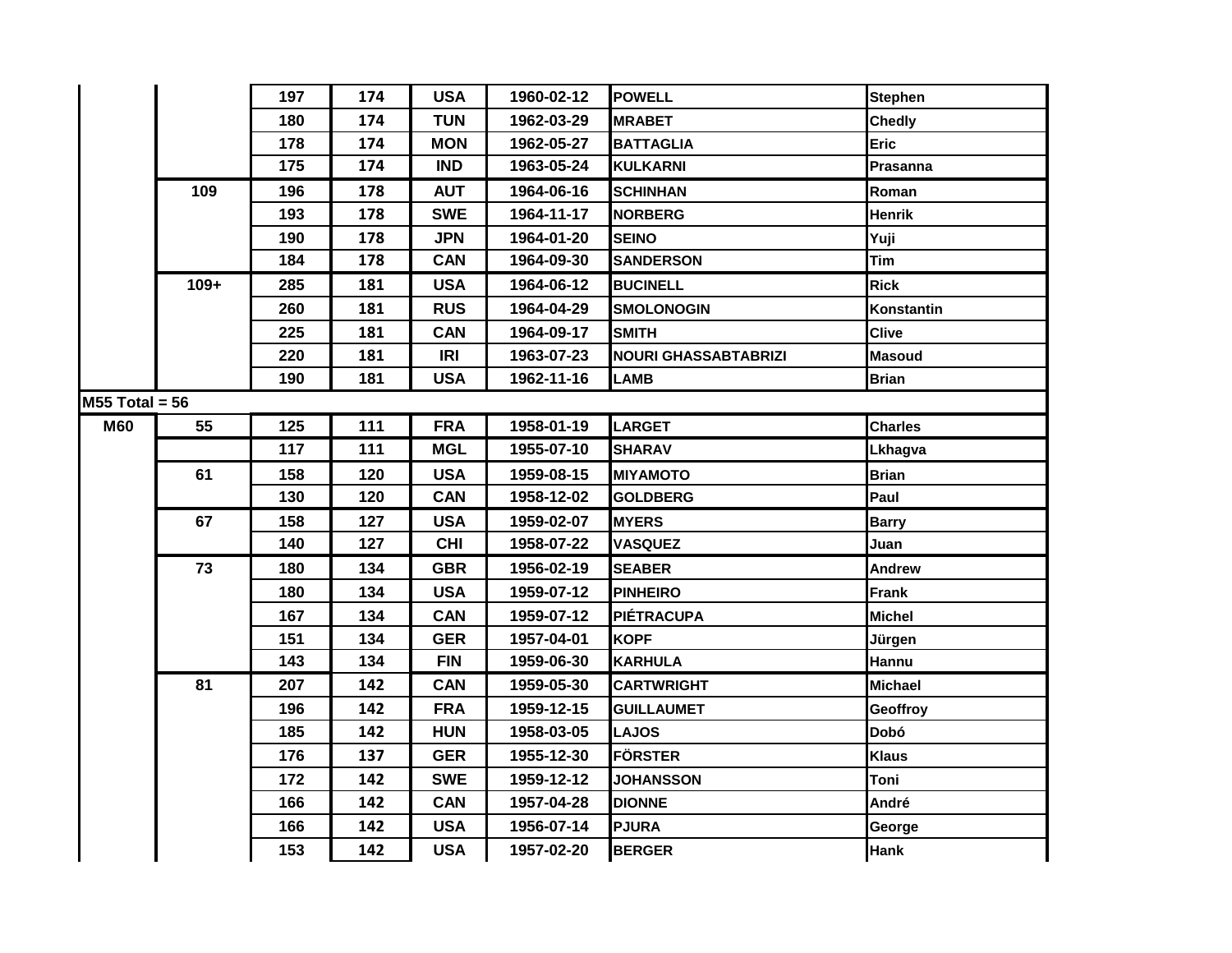|                  |        | 152 | 142 | <b>USA</b> | 1959-03-20 | <b>BRIGHAM</b>   | Lincoln          |
|------------------|--------|-----|-----|------------|------------|------------------|------------------|
|                  |        | 151 | 142 | <b>USA</b> | 1959-10-06 | <b>DESTEFANO</b> | <b>David</b>     |
|                  | 89     | 213 | 148 | <b>SWE</b> | 1959-05-01 | <b>RUDBERG</b>   | Tomas            |
|                  |        | 207 | 148 | <b>CAN</b> | 1957-11-13 | <b>HADLOW</b>    | Terence          |
|                  |        | 201 | 148 | <b>POL</b> | 1959-05-29 | <b>MIROSŁAW</b>  | Zyczkowski       |
|                  |        | 183 | 148 | <b>POL</b> | 1957-11-10 | <b>WILK</b>      | Andrzej          |
|                  |        | 178 | 148 | <b>CAN</b> | 1955-10-01 | <b>CASE</b>      | John             |
|                  |        | 168 | 148 | <b>PUR</b> | 1955-02-03 | <b>RIVERA</b>    | <b>Carlos</b>    |
|                  |        | 166 | 148 | <b>CHI</b> | 1957-02-08 | <b>OLIVARES</b>  | <b>Mario</b>     |
|                  | 96     | 232 | 153 | <b>USA</b> | 1959-05-30 | <b>HAMMING</b>   | <b>Steven</b>    |
|                  |        | 203 | 153 | <b>NOR</b> | 1959-05-31 | <b>HESTMANN</b>  | Geir             |
|                  |        | 180 | 153 | <b>USA</b> | 1959-03-16 | <b>ROGERS</b>    | <b>Kevin</b>     |
|                  |        | 165 | 153 | <b>USA</b> | 1958-08-03 | <b>SIMONTON</b>  | Leslie           |
|                  | 102    | 198 | 156 | <b>USA</b> | 1958-01-28 | <b>COHEN</b>     | <b>Michael</b>   |
|                  |        | 175 | 156 | <b>CAN</b> | 1959-11-22 | <b>MAZHAR</b>    | Ayman            |
|                  |        | 170 | 156 | <b>GER</b> | 1959-03-20 | VOGL             | <b>Robert</b>    |
|                  |        | 157 | 156 | <b>USA</b> | 1958-02-05 | <b>EHRESMANN</b> | <b>David</b>     |
|                  | 109    | 206 | 160 | <b>USA</b> | 1959-08-24 | <b>SCHLUETER</b> | <b>Mark</b>      |
|                  |        | 205 | 160 | <b>HUN</b> | 1958-04-09 | <b>GYOLCSOS</b>  | Ferenc           |
|                  | $109+$ | 220 | 163 | <b>USA</b> | 1958-01-22 | <b>GRAYSON</b>   | Lemuel           |
|                  |        | 210 | 163 | <b>USA</b> | 1958-12-02 | <b>SOLOMON</b>   | <b>Mark</b>      |
|                  |        | 205 | 163 | <b>ARM</b> | 1955-06-26 | <b>KHUDOYAN</b>  | Vahram           |
| $M60$ Total = 41 |        |     |     |            |            |                  |                  |
| M65              | 55     | 108 | 98  | <b>FRA</b> | 1951-01-05 | <b>VICENTE</b>   | <b>François</b>  |
|                  | 61     | 153 | 106 | <b>FIN</b> | 1950-06-17 | <b>KAHELIN</b>   | <b>Uolevi</b>    |
|                  |        | 130 | 106 | <b>USA</b> | 1953-03-05 | <b>GILSDORF</b>  | <b>Robert</b>    |
|                  |        | 129 | 106 | <b>JPN</b> | 1950-10-22 | WATANABE         | <b>Satoru</b>    |
|                  |        | 126 | 106 | <b>JPN</b> | 1951-07-10 | <b>SAKO</b>      | <b>Hiroshi</b>   |
|                  | 67     | 147 | 113 | <b>BLR</b> | 1953-06-07 | <b>LAVROV</b>    | <b>Anatoliy</b>  |
|                  |        | 139 | 113 | <b>CAN</b> | 1952-09-07 | <b>CARIGNAN</b>  | <b>Yves</b>      |
|                  |        | 138 | 113 | <b>USA</b> | 1954-08-22 | <b>KARKUFF</b>   | Gary             |
|                  |        | 128 | 113 | <b>JPN</b> | 1954-12-20 | <b>OUCHI</b>     | <b>Toshiyuki</b> |
|                  |        | 115 | 113 | <b>USA</b> | 1952-04-12 | <b>CRAMER</b>    | John             |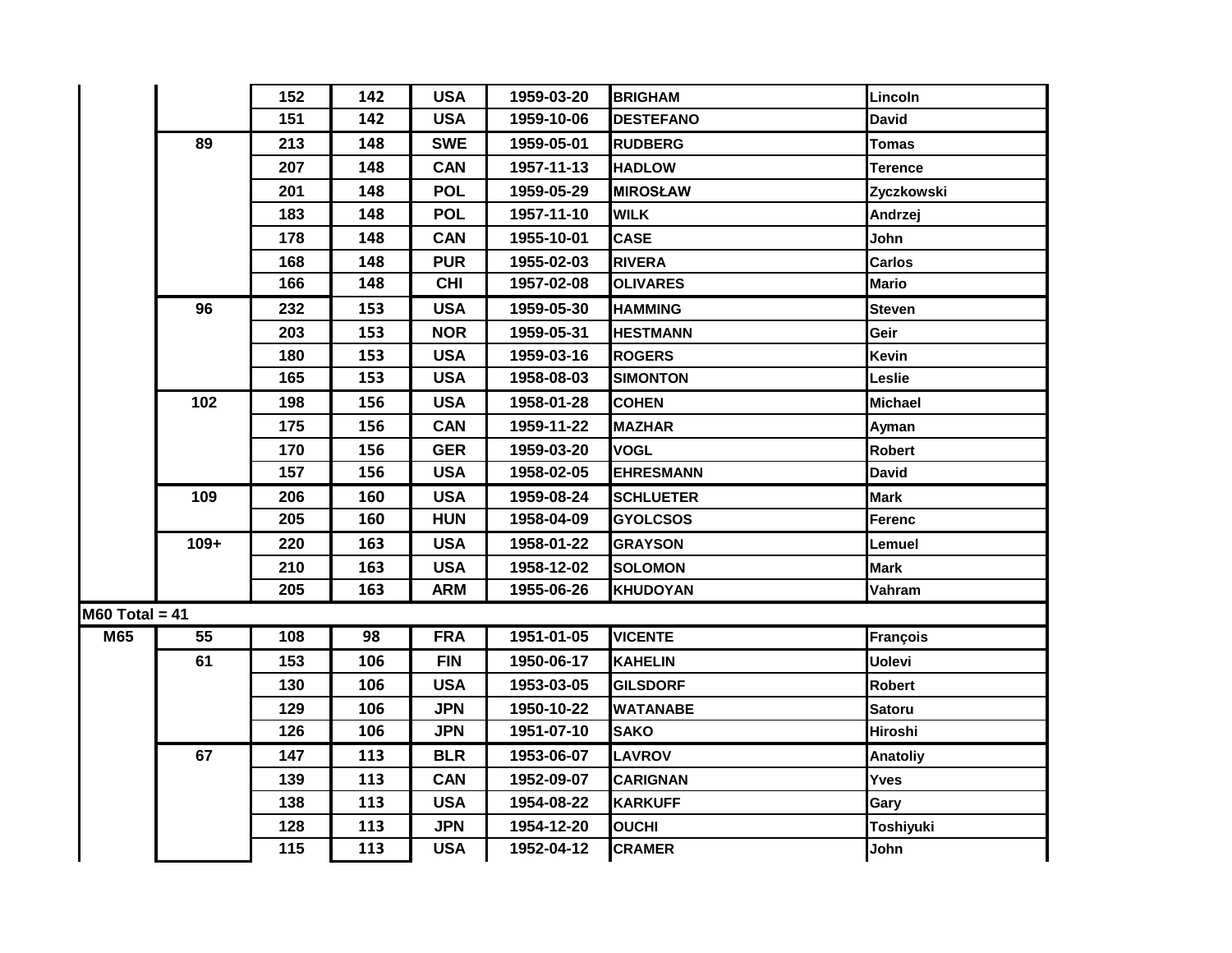|                  | 73              | 178 | 119 | <b>GER</b> | 1954-11-01 | <b>HERBERG</b>      | <b>Harald Horst</b> |
|------------------|-----------------|-----|-----|------------|------------|---------------------|---------------------|
|                  |                 | 169 | 119 | <b>GER</b> | 1951-11-04 | <b>GREINER</b>      | Jürgen              |
|                  |                 | 161 | 119 | <b>FRA</b> | 1950-11-27 | <b>CHAVIGNY</b>     | Roland              |
|                  |                 | 140 | 119 | <b>USA</b> | 1951-06-03 | <b>BONDIMAN</b>     | <b>Robert</b>       |
|                  |                 | 135 | 119 | <b>USA</b> | 1951-12-17 | <b>HOLLAND</b>      | <b>Clarke</b>       |
|                  |                 | 132 | 119 | <b>USA</b> | 1950-11-09 | <b>DONAHOE</b>      | Art                 |
|                  |                 | 125 | 119 | <b>USA</b> | 1952-04-08 | <b>TICHENOR</b>     | Vernon              |
|                  |                 | 121 | 119 | <b>CAN</b> | 1954-01-28 | <b>MAHONEY</b>      | <b>David</b>        |
|                  | 81              | 180 | 125 | <b>RUS</b> | 1950-12-18 | <b>MURASHOV</b>     | Gennadiy            |
|                  |                 | 171 | 125 | <b>JPN</b> | 1953-01-22 | <b>OSAWA</b>        | Haruhiko            |
|                  |                 | 147 | 125 | <b>USA</b> | 1952-02-29 | <b>ZIOLKOWSKI</b>   | Leszek              |
|                  |                 | 141 | 125 | <b>DOM</b> | 1954-06-19 | <b>GIL</b>          | Ricardo             |
|                  |                 | 135 | 125 | <b>JPN</b> | 1953-08-30 | YAMADA              | Yoichi              |
|                  |                 | 130 | 125 | <b>FIN</b> | 1952-04-22 | <b>WALAMIES</b>     | <b>Markku</b>       |
|                  | 89              | 210 | 131 | <b>POL</b> | 1951-06-07 | <b>SZCZĘSNY</b>     | Witold              |
|                  |                 | 165 | 131 | <b>POL</b> | 1951-10-01 | <b>ZALEJKO</b>      | Jerzy               |
|                  |                 | 160 | 131 | <b>USA</b> | 1954-06-14 | <b>REID</b>         | <b>Victor</b>       |
|                  |                 | 137 | 135 | <b>USA</b> | 1954-08-02 | <b>CONSIDINE JR</b> | John R              |
|                  | 96              | 178 | 135 | <b>USA</b> | 1952-06-24 | <b>SEPULVEDA</b>    | Juan                |
|                  |                 | 176 | 135 | <b>USA</b> | 1954-07-09 | <b>DIXON</b>        | David               |
|                  |                 | 171 | 135 | <b>NOR</b> | 1953-10-24 | <b>THONERUD</b>     | Johan               |
|                  |                 | 140 | 135 | <b>CAN</b> | 1950-10-06 | <b>DUGUAY</b>       | Owen                |
|                  |                 | 140 | 135 | <b>FRA</b> | 1951-08-16 | <b>SAVOLDELLI</b>   | <b>Bruno</b>        |
|                  | $\frac{1}{102}$ | 162 | 139 | <b>USA</b> | 1952-07-12 | <b>MELTZER</b>      | David               |
|                  | 109             | 171 | 142 | <b>POL</b> | 1952-04-03 | <b>STEC</b>         | Wieslaw             |
|                  |                 | 165 | 142 | <b>USA</b> | 1952-09-20 | <b>GARLAND</b>      | <b>Willis</b>       |
|                  | $109+$          | 162 | 144 | <b>SWE</b> | 1953-08-14 | <b>HINRICHSEN</b>   | Jan                 |
| $M65$ Total = 37 |                 |     |     |            |            |                     |                     |
| <b>M70</b>       | 55              | 105 | 86  | <b>JPN</b> | 1947-08-18 | <b>SUZUKI</b>       | Yukihiro            |
|                  | 55              | 101 | 86  | <b>JPN</b> | 1949-11-28 | <b>ICHIKAWA</b>     | Hidetoshi           |
|                  |                 | 90  | 86  | <b>USA</b> | 1949-01-21 | <b>JOHNSON</b>      | Ronald              |
|                  | 61              | 114 | 92  | <b>CHI</b> | 1947-01-17 | <b>SANCHEZ</b>      | Juan                |
|                  |                 | 109 | 92  | <b>AUS</b> | 1948-07-01 | <b>SHNEIDMAN</b>    | Jacob               |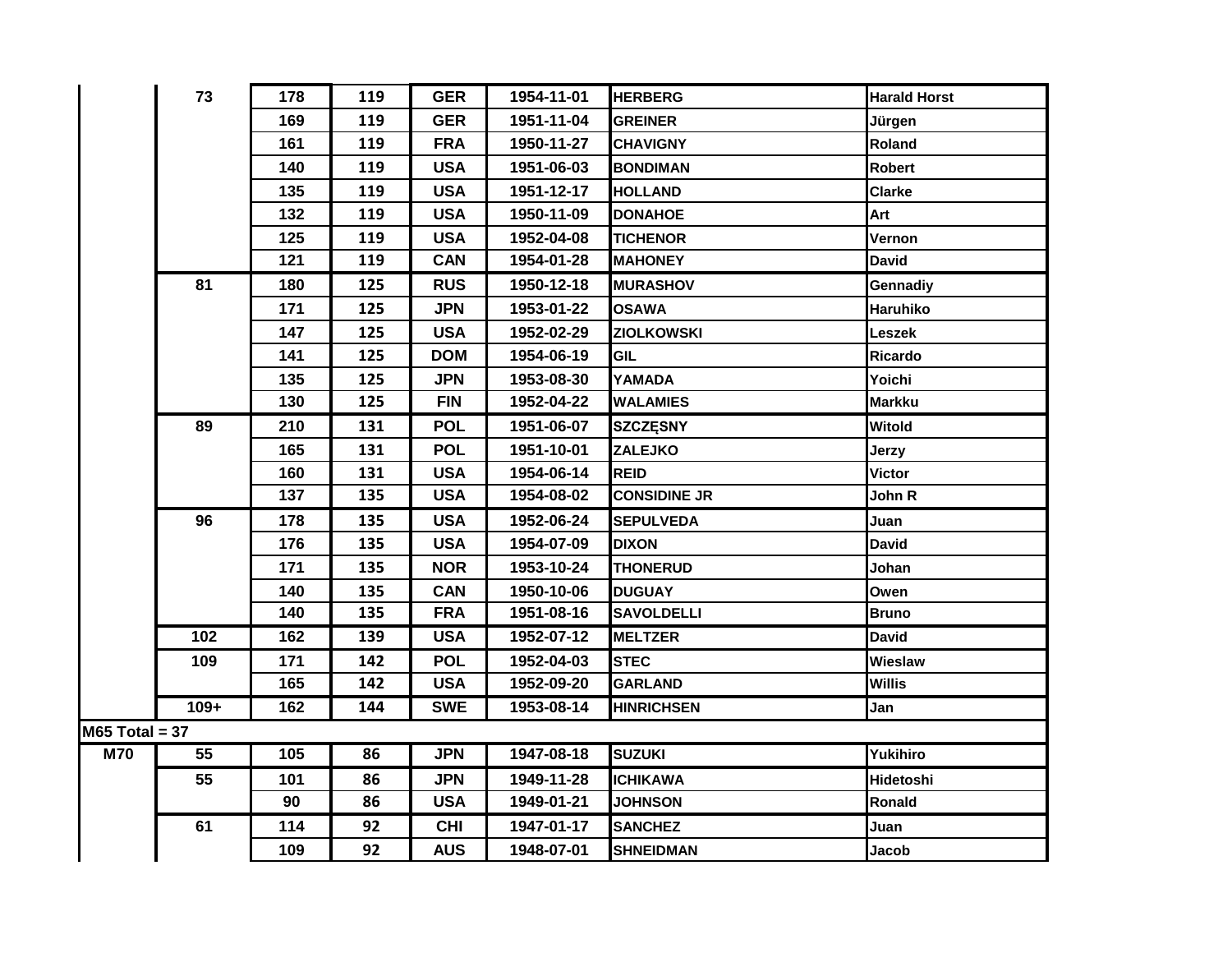|                  |        | 100 | 92  | <b>CZE</b> | 1946-11-18 | <b>HELEBRANT</b>      | Jan                  |
|------------------|--------|-----|-----|------------|------------|-----------------------|----------------------|
|                  | 67     | 138 | 98  | <b>USA</b> | 1947-11-27 | <b>STAVELY</b>        | <b>Bryant</b>        |
|                  |        | 130 | 98  | <b>JPN</b> | 1949-07-27 | <b>IZUMI</b>          | <b>Tosio</b>         |
|                  |        | 111 | 98  | <b>CAN</b> | 1947-09-24 | <b>MILLER</b>         | Ken                  |
|                  |        | 98  | 98  | <b>NED</b> | 1948-08-29 | <b>VAN LADESTEIJN</b> | <b>Dick</b>          |
|                  | 73     | 140 | 104 | <b>FIN</b> | 1949-02-03 | <b>TÖRMIKOSKI</b>     | Lasse Edvard         |
|                  |        | 122 | 104 | <b>USA</b> | 1947-11-19 | <b>LOWE</b>           | <b>Frederick</b>     |
|                  |        | 118 | 104 | <b>JPN</b> | 1948-10-10 | <b>KONNO</b>          | Kinya                |
|                  |        | 116 | 104 | <b>USA</b> | 1947-08-21 | <b>SEPPYES</b>        | John                 |
|                  |        | 110 | 104 | <b>SWE</b> | 1949-02-20 | <b>ASK</b>            | <b>Morgan</b>        |
|                  |        | 110 | 104 | <b>USA</b> | 1947-08-23 | <b>DUNNE</b>          | Gerard               |
|                  |        | 107 | 104 | <b>CAN</b> | 1946-06-07 | <b>MATTE</b>          | Yvon                 |
|                  | 81     | 139 | 109 | <b>USA</b> | 1946-01-29 | <b>QUINN</b>          | Joseph               |
|                  |        | 130 | 109 | <b>DEN</b> | 1949-10-15 | <b>LENNETT</b>        | Erik                 |
|                  |        | 110 | 109 | <b>LBN</b> | 1947-10-30 | <b>MELKI</b>          | <b>Georges</b>       |
|                  | 89     | 200 | 114 | <b>TUR</b> | 1949-03-31 | SUVAR                 | Salih                |
|                  |        | 185 | 114 | <b>BLR</b> | 1945-10-18 | <b>KULIKOVSKI</b>     | Pavel                |
|                  |        | 165 | 114 | <b>POL</b> | 1947-01-10 | <b>KOZŁOWSKI</b>      | <b>Stanislaw</b>     |
|                  | 96     | 170 | 118 | <b>SWE</b> | 1947-12-25 | <b>RAGNARSSON</b>     | <b>Svante</b>        |
|                  |        | 160 | 118 | <b>GER</b> | 1949-08-21 | <b>LEOPOLD</b>        | <b>Alfred Ernst</b>  |
|                  |        | 150 | 118 | <b>USA</b> | 1949-04-15 | <b>DARIOTIS</b>       | <b>Chris</b>         |
|                  |        | 144 | 118 | <b>USA</b> | 1949-04-09 | <b>HUGHES</b>         | Thomas               |
|                  |        | 130 | 118 | <b>CAN</b> | 1949-08-29 | <b>DOUGLAS</b>        | lain                 |
|                  |        | 121 | 118 | <b>USA</b> | 1948-09-12 | <b>BUCKLEY</b>        | John                 |
|                  | 102    | 140 | 121 | <b>FRA</b> | 1949-05-28 | <b>BELMAS</b>         | <b>Jean Paul</b>     |
|                  |        | 130 | 121 | <b>LBN</b> | 1946-02-09 | <b>EL JLAILATI</b>    | <b>Mohamad Nabil</b> |
|                  | 109    | 171 | 124 | <b>GER</b> | 1946-10-05 | <b>SCHRÖDER</b>       | Manfred              |
|                  | $109+$ | 170 | 126 | <b>POL</b> | 1947-08-17 | <b>EJSMONT</b>        | Józef                |
|                  |        | 150 | 126 | <b>RUS</b> | 1947-05-25 | <b>SIDOROK</b>        | <b>Evgeniy</b>       |
| $M70$ Total = 34 |        |     |     |            |            |                       |                      |
| M75              | 55     | 89  | 73  | <b>JPN</b> | 1944-05-30 | YAMAUCHI              | Hideo                |
|                  | 61     | 95  | 79  | <b>POL</b> | 1942-01-19 | <b>CZAPLA</b>         | Jan                  |
|                  | 67     | 130 | 84  | <b>TUR</b> | 1944-06-04 | <b>DOĞAN</b>          | <b>Bilal</b>         |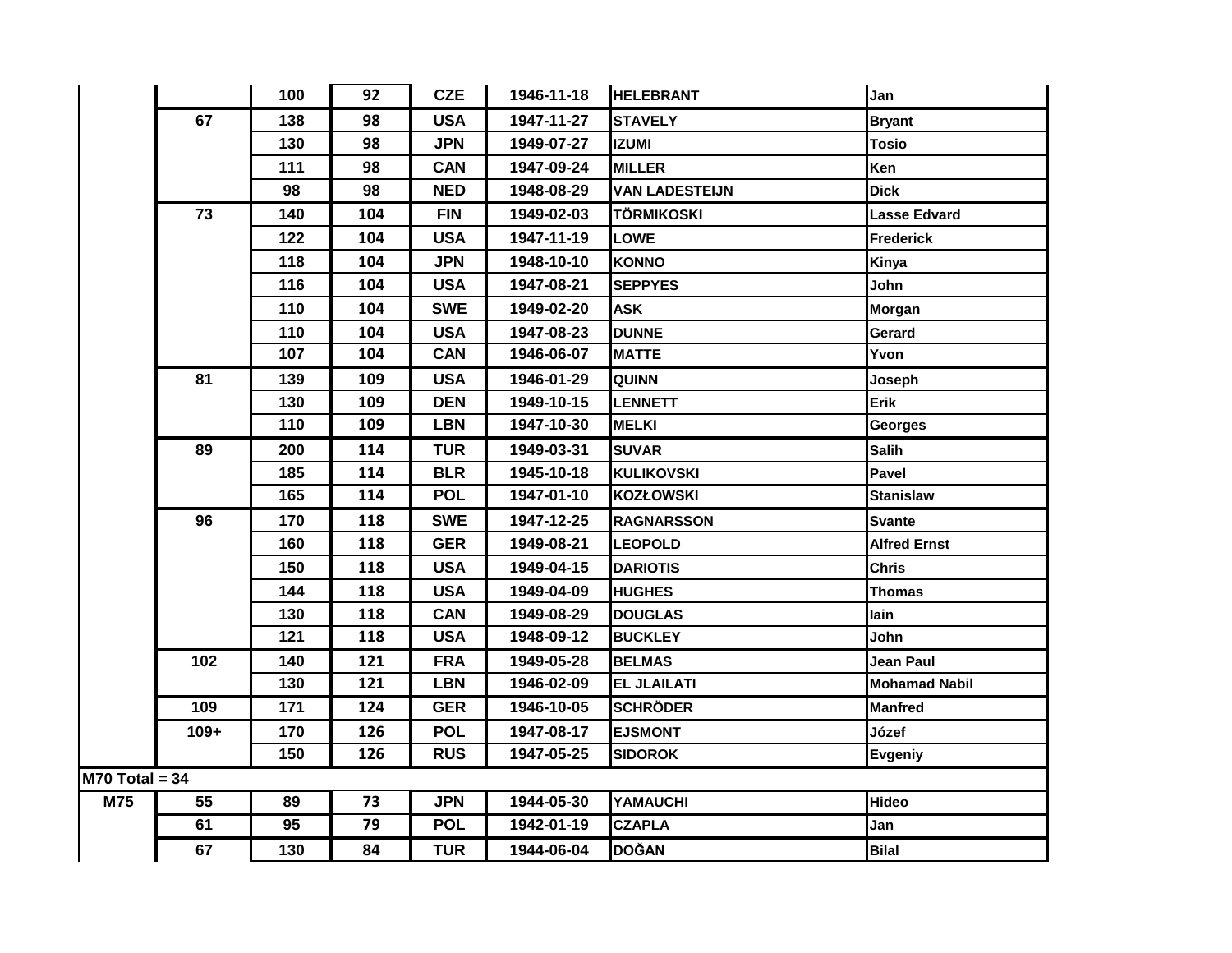|                  |        | 85  | 88  | <b>USA</b> | 1941-12-27 | <b>HARRIS</b>       | Glenn             |
|------------------|--------|-----|-----|------------|------------|---------------------|-------------------|
|                  | 73     | 111 | 88  | <b>GER</b> | 1940-03-11 | <b>FABER</b>        | Friedrich         |
|                  |        | 107 | 88  | <b>CZE</b> | 1942-12-08 | <b>KLÁTIL</b>       | <b>Pavel</b>      |
|                  |        | 102 | 88  | <b>HUN</b> | 1944-05-13 | <b>GYURA</b>        | Gabor             |
|                  |        | 100 | 88  | <b>GER</b> | 1943-08-27 | <b>METTEN</b>       | Erich             |
|                  | 81     | 138 | 93  | <b>CAN</b> | 1942-09-15 | <b>SINCLAIR</b>     | <b>Doug</b>       |
|                  |        | 125 | 93  | <b>ISR</b> | 1941-07-04 | <b>GIMMELSHTEIN</b> | Jacob             |
|                  |        | 125 | 93  | <b>RUS</b> | 1940-10-22 | <b>DIDENKO</b>      | <b>Boris</b>      |
|                  |        | 125 | 93  | <b>RUS</b> | 1944-11-09 | <b>KUDLAY</b>       | <b>Nikolay</b>    |
|                  |        | 94  | 93  | <b>JPN</b> | 1940-03-06 | <b>SEKIGUCHI</b>    | Masayoshi         |
|                  | 89     | 140 | 97  | <b>GER</b> | 1944-11-09 | <b>FISCHER</b>      | Emil              |
|                  |        | 135 | 97  | <b>RUS</b> | 1944-12-13 | <b>ARBATSKIY</b>    | <b>Boris</b>      |
|                  |        | 117 | 97  | <b>USA</b> | 1943-11-08 | <b>LEWIS</b>        | <b>Barry</b>      |
|                  |        | 113 | 97  | <b>MGL</b> | 1943-10-03 | <b>VANCHIN</b>      | <b>Baljinnyam</b> |
|                  |        | 107 | 97  | <b>FRA</b> | 1944-11-28 | <b>LEBAILLY</b>     | Pierre            |
|                  |        | 102 | 97  | <b>USA</b> | 1944-11-18 | <b>HUEBSCHMANN</b>  | Ray               |
|                  | 96     | 131 | 100 | <b>GER</b> | 1940-02-21 | <b>JOOSS</b>        | <b>Horst</b>      |
|                  |        | 121 | 100 | <b>HUN</b> | 1941-02-22 | <b>SZITA</b>        | Peter             |
|                  | 102    | 116 | 103 | <b>USA</b> | 1942-03-08 | <b>SIPOS</b>        | <b>Richard</b>    |
|                  | $109+$ | 114 | 107 | <b>USA</b> | 1943-09-13 | <b>BUTTS</b>        | Kim               |
| $M75$ Total = 23 |        |     |     |            |            |                     |                   |
| <b>M80</b>       | 55     | 80  | 60  | <b>LTU</b> | 1937-04-23 | <b>NAUSEDA</b>      | <b>Albinas</b>    |
|                  |        | 67  | 60  | <b>USA</b> | 1939-01-04 | <b>NOWOTNY</b>      | <b>Monroe Ben</b> |
|                  |        | 60  | 60  | <b>RUS</b> | 1934-06-14 | <b>BUSYGIN</b>      | Yury              |
|                  | 61     | 89  | 64  | <b>USA</b> | 1933-09-21 | <b>KOTLIKOV</b>     | <b>Rudolf</b>     |
|                  |        | 70  | 64  | <b>UKR</b> | 1935-01-31 | <b>TAMCHI</b>       | Yevgen            |
|                  | 67     | 94  | 68  | <b>USA</b> | 1935-03-04 | <b>PLAGOV</b>       | losif             |
|                  | 73     | 119 | 72  | <b>CAN</b> | 1933-09-07 | <b>PERRON</b>       | <b>Marcel</b>     |
|                  |        | 110 | 72  | <b>JPN</b> | 1938-06-03 | <b>KATSURAGAWA</b>  | Kozo              |
|                  |        | 80  | 72  | <b>GUY</b> | 1939-10-12 | <b>BOVELL</b>       | <b>Howard</b>     |
|                  |        | 79  | 72  | <b>JPN</b> | 1937-07-28 | <b>KOGA</b>         | Hiroshi           |
|                  |        | 77  | 72  | <b>JPN</b> | 1932-07-01 | <b>KOBAYASHI</b>    | <b>Tsutomu</b>    |
|                  |        | 76  | 72  | <b>CAN</b> | 1938-01-12 | <b>JACKSON</b>      | <b>Mike</b>       |